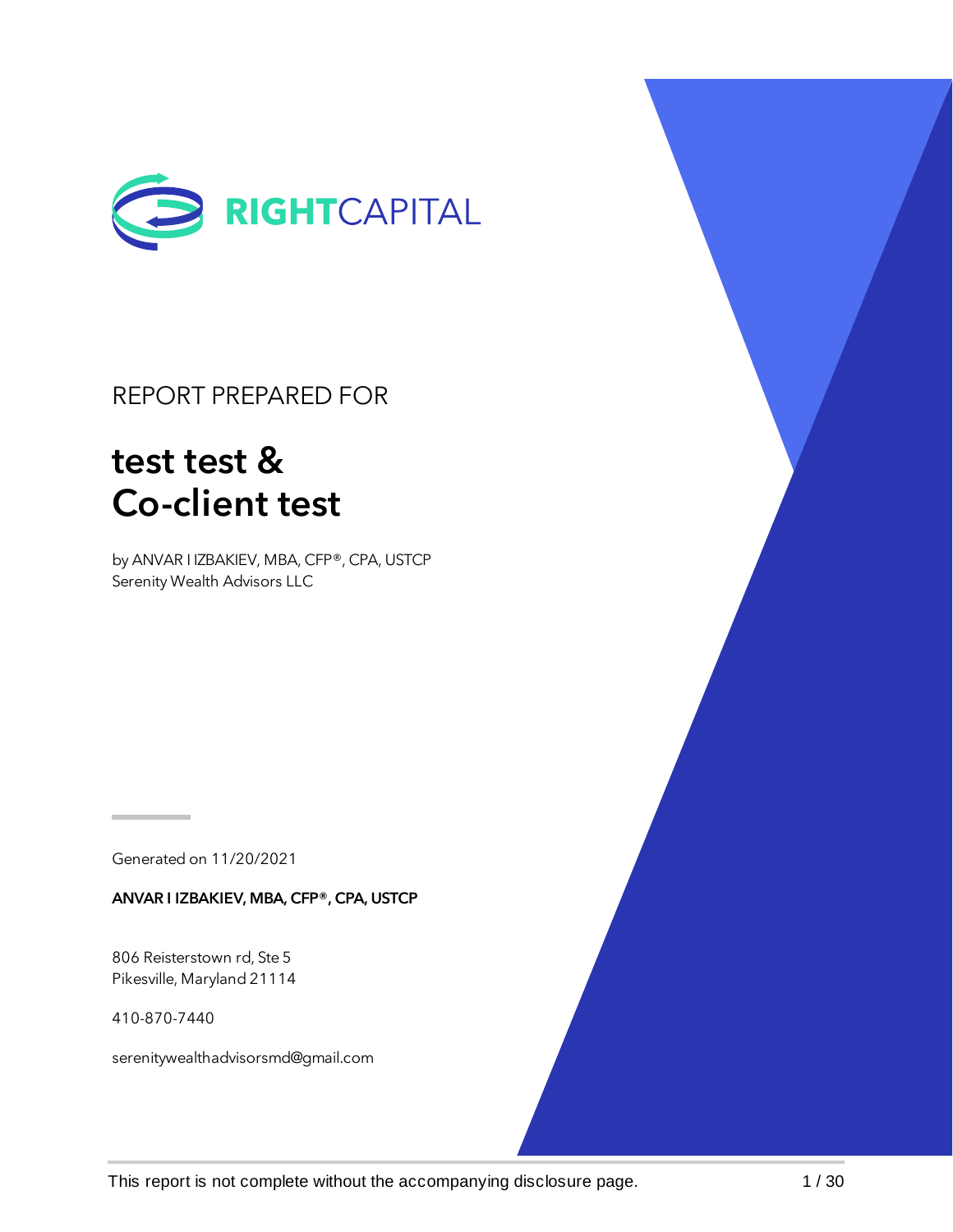### Important Information

This report is intended to provide you with an analysis of your financial plan. It is based on the data and assumptions provided by you and your financial professional including but not limited to asset expected returns, volatility, and inflation assumptions. Detailed information regarding assumptions can be found on the disclosure page of this report.

The report shows comparisons of your current plan and a proposed plan. The proposed plan is a recommendation formulated by your financial professional. The report also shows comparisons of your current asset allocation and a proposed asset allocation. The proposed asset allocation is the recommendation formulated by your financial professional.

The report shows the Probability of Success of your plan using a Monte Carlo simulation calculated by running the projection 1,000 separate times. Some sequences of returns used in the Monte Carlo simulation will give you better results, and some will give you worse results. These multiple trials provide a range of possible results. RightCapital considers a trial to be "successful" if, at the end of your planning horizon, your invested assets are greater than zero. The percentage of trials that were successful is the Probability of Success of your plan, with all its underlying assumptions. Detailed disclosure regarding the calculations can be found on the disclosure page of this report.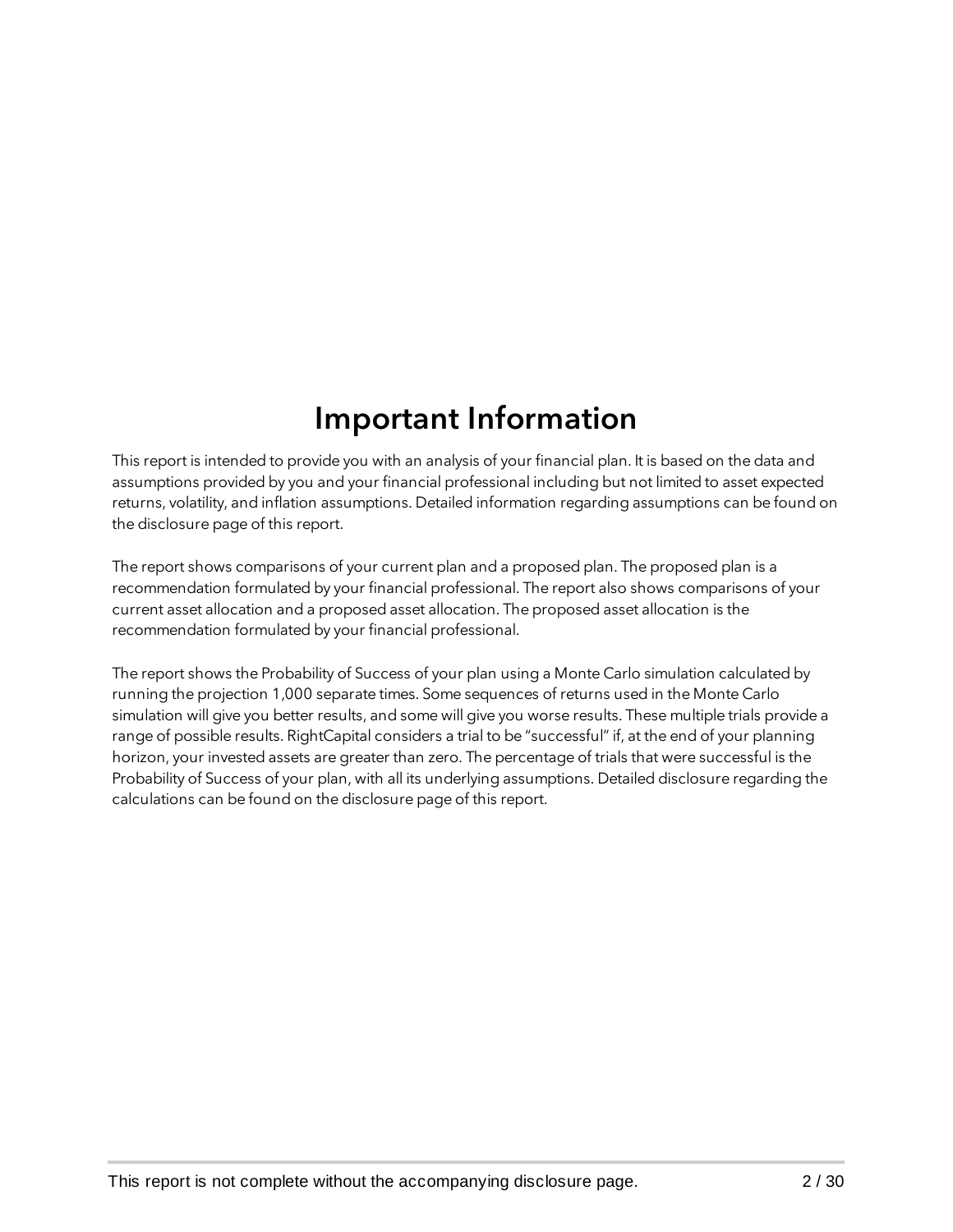### Tasks

| Due date   | Assigned to | Task                                                       |
|------------|-------------|------------------------------------------------------------|
| 2021-11-19 | test test   | Build Emergency Fund 4-6 mo living expenses                |
| 2021-11-19 | test test   | Increase Credit Card Payment by \$1000 to payoff<br>sooner |
| 2021-12-01 | test test   | Review Tax Returns and Tax Planning options IRA/ROTH       |
| 2021-12-19 | test test   | Increase 401K contribution to 20% for both Clients         |
| 2022-01-19 | test test   | Provide Insurance Documents for review                     |
| 2022-02-19 | test test   | Open 529 College Savings Account                           |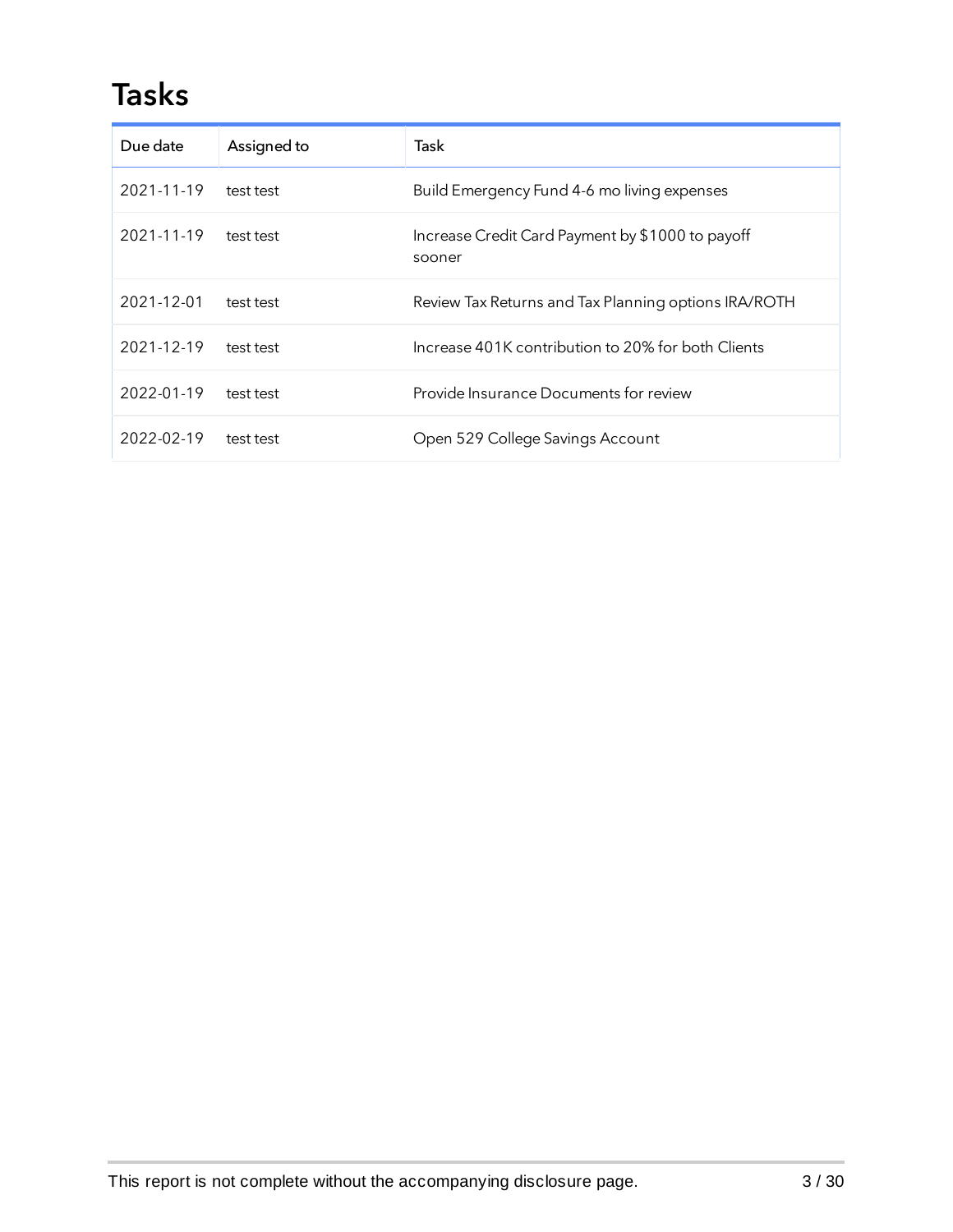## Balance Sheet

Just like any well-run business, your personal balance sheet should always be in check. Your net worth is the difference between your assets and your liabilities. Assets are everything you own such as your home and investments, and liabilities are everything you owe such as the balance on your mortgage and other debt.



#### Your net worth is \$37,500 as of 11/20/21

This report is not complete without the accompanying disclosure page. 4/30

**Net Worth \$37,500**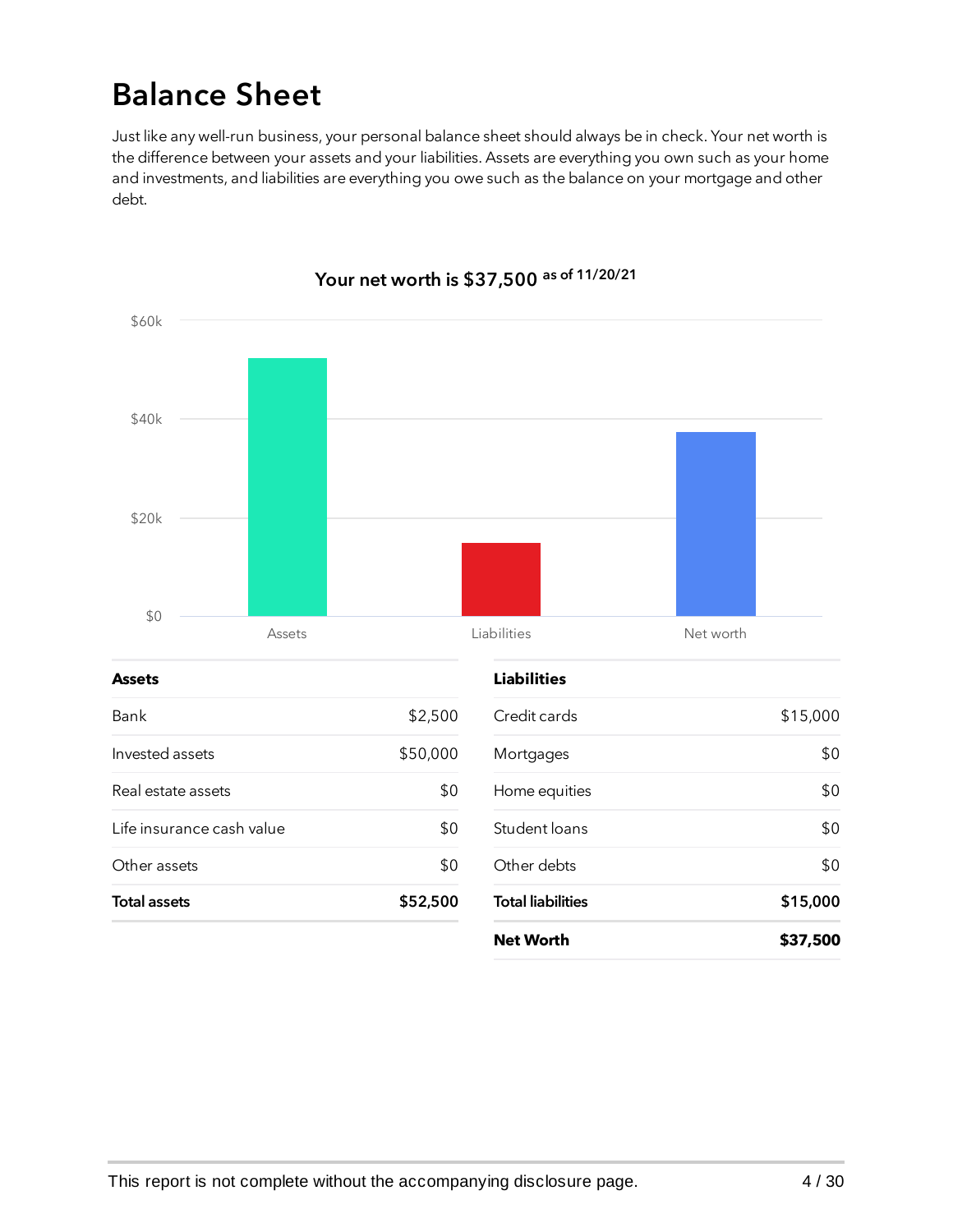### Balance Sheet Details

| Description                  | test     | Co-client | Total    |
|------------------------------|----------|-----------|----------|
| <b>Assets</b>                |          |           |          |
| Cash                         |          |           |          |
| test's Bank Account          | \$2,500  |           | \$2,500  |
| <b>Total Cash</b>            | \$2,500  | \$0       | \$2,500  |
| <b>Invested Assets</b>       |          |           |          |
| Non-qualified                |          |           |          |
| test's Investment Account    | \$50,000 |           | \$50,000 |
| <b>Total Invested Assets</b> | \$50,000 | \$0       | \$50,000 |
| <b>Total Assets</b>          | \$52,500 | \$0       | \$52,500 |
|                              |          |           |          |
| <b>Liabilities</b>           |          |           |          |
| test's Card                  | \$15,000 |           | \$15,000 |
| <b>Total Liabilities</b>     | \$15,000 | \$0       | \$15,000 |
|                              |          |           |          |
| <b>Net Worth</b>             |          |           |          |
| <b>Total Net Worth</b>       | \$37,500 | \$0       | \$37,500 |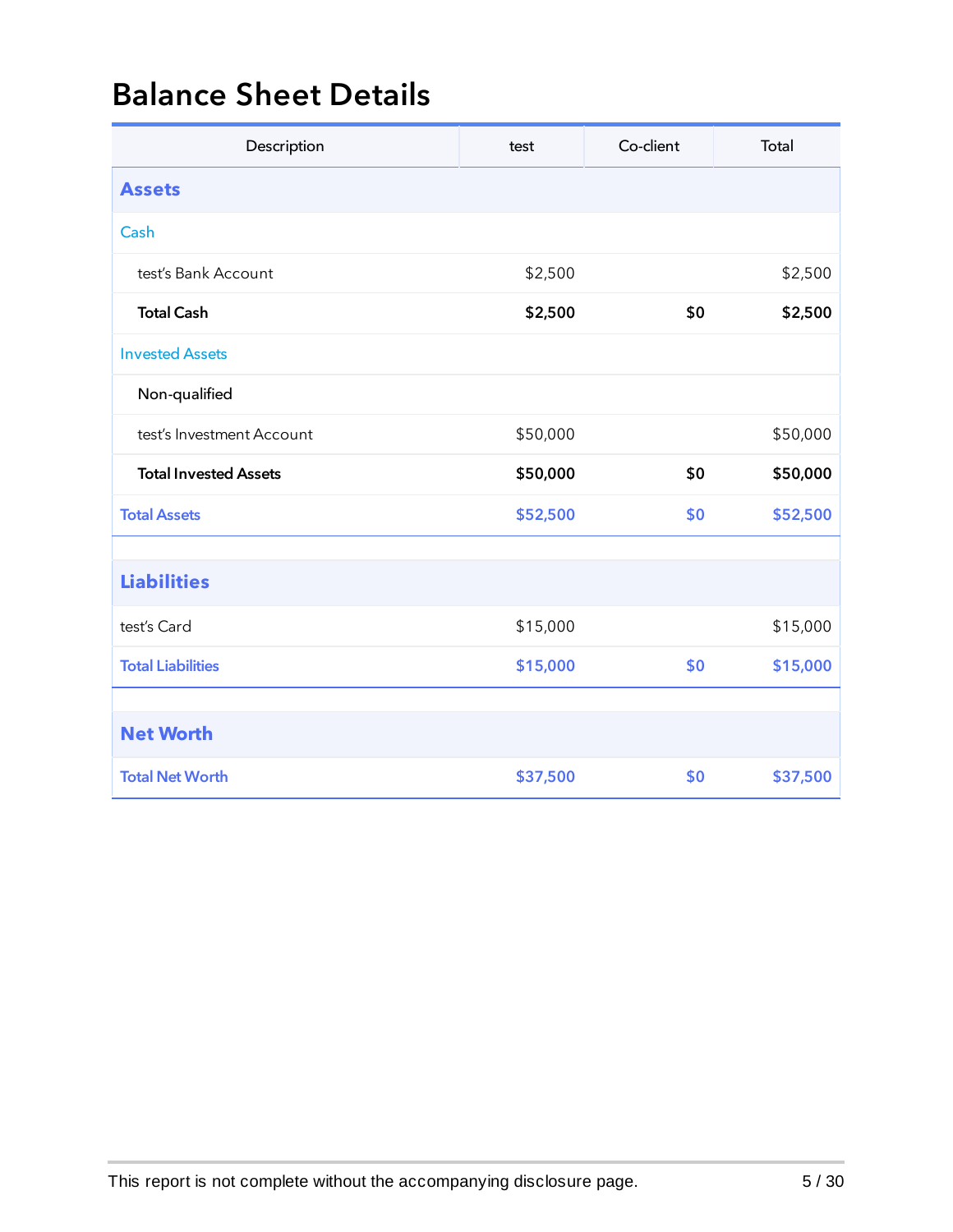## Retirement Analysis

Use of a detailed retirement analysis tool is important to help determine whether you are on track for a successful retirement. Monte Carlo simulations, stress tests, and viewing specific scenarios can help you evaluate your retirement plans and see the impact of potential changes.



This section of the report displays the results of Monte Carlo simulations run on the current and proposed plans. The results are derived from 1000 simulations and the specified retirement cash flows. The chart of probability of success represents the overall likelihood of success in both the current and proposed plan.

IMPORTANT: The projections or other information generated by RightCapital regarding the likelihood of various investment outcomes are hypothetical in nature, do not reflect actual investment results and are not guarantees of future results. Results are based on return and volatility assumptions from a number of market indices shown in disclosure sections 5, 6 and 8.4. Fees and expenses are not included, and thus, are excluded, including, but not limited to, fund fees, account fees, product fees and advisor fees. Inclusion of those fees results in lower returns, which would affect the probability of achieving any particular outcome. Results may vary with each use and over time. The analysis must be reviewed in conjunction with assumptions, limitations and methodologies in the disclosure section. This report is not complete without the accompanying disclosure page.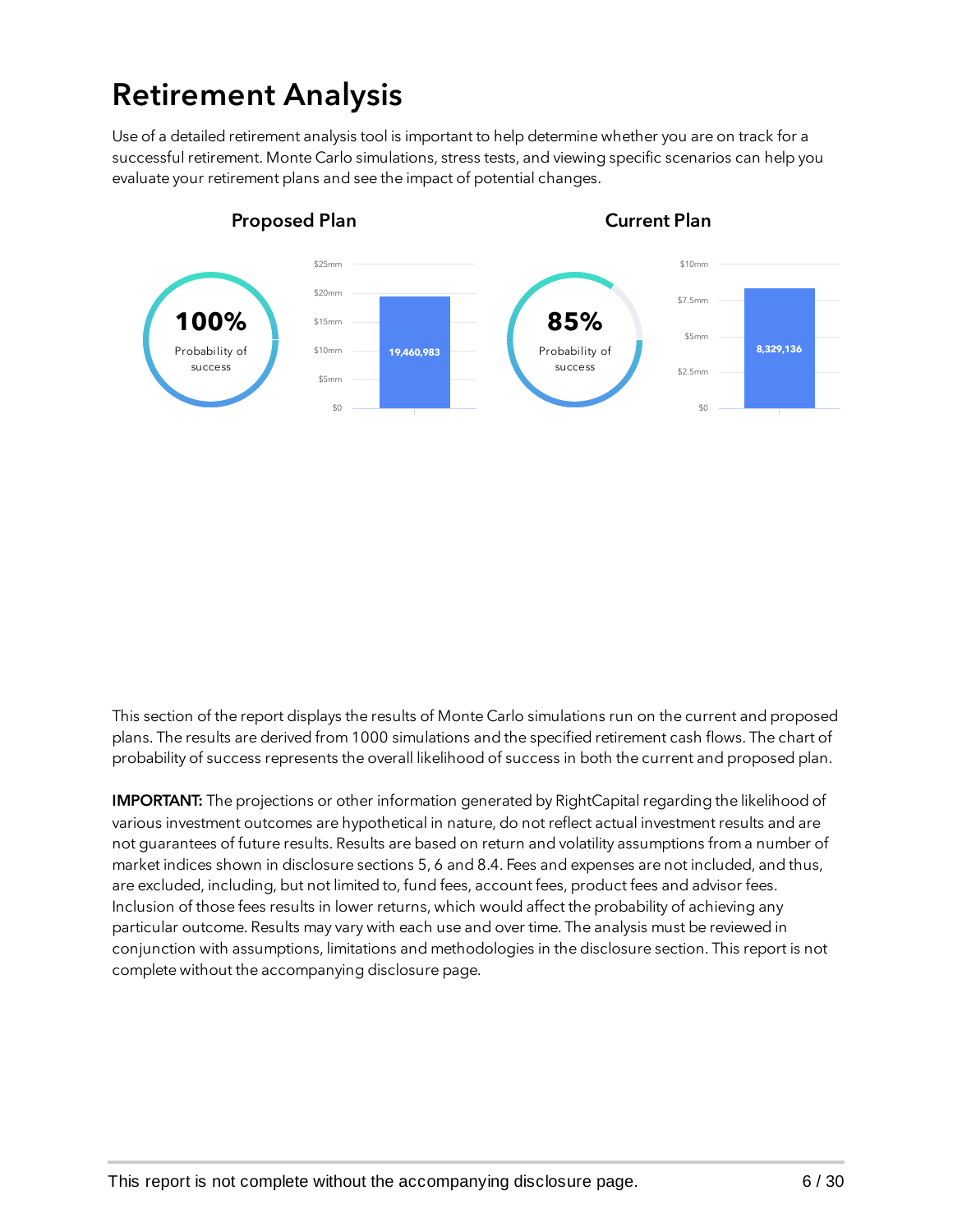# Retirement Analysis Action Items

|                                        | Proposed           | <b>Current</b>     |
|----------------------------------------|--------------------|--------------------|
| <b>Financial goals</b>                 |                    |                    |
| test's retirement age                  | 67                 | 67                 |
| test's retirement healthcare cost      | \$5,716            | \$5,716            |
| test's LTC cost                        | \$50,000           | \$53,768           |
| test's LTC duration                    | $\overline{2}$     | $\overline{2}$     |
| test's planning horizon                | 90                 | 90                 |
| Co-client's retirement age             | 67                 | 67                 |
| Co-client's retirement healthcare cost | \$5,716            | \$5,716            |
| Co-client's LTC cost                   | \$50,000           | \$53,768           |
| Co-client's LTC duration               | $\overline{2}$     | $\overline{2}$     |
| Co-client's planning horizon           | 90                 | 90                 |
| <b>Retirement Monthly Expense</b>      | \$4,000            | \$5,000            |
| Child's College Goal                   | \$26,820           | \$26,820           |
| <b>Income</b>                          |                    |                    |
| test's Salary                          | \$100,000          | \$100,000          |
| Co-client's Salary                     | \$50,000           | \$50,000           |
| <b>Savings</b>                         |                    |                    |
| test's 401(k)                          | 20%                | 5%                 |
| Co-client's 401(k)                     | 20%                | 10%                |
| test's Taxable                         | \$0                | \$0                |
| <b>Expenses</b>                        |                    |                    |
| Pre-retirement Living Expenses         | \$5,000            | \$5,000            |
| <b>Strategies</b>                      |                    |                    |
| Asset allocation                       | Growth             | Current allocation |
| Annuity allocation                     | Current allocation | Current allocation |
| Social Security                        | Optimal strategy   | Current strategy   |
|                                        |                    |                    |

This report is not complete without the accompanying disclosure page. 7/30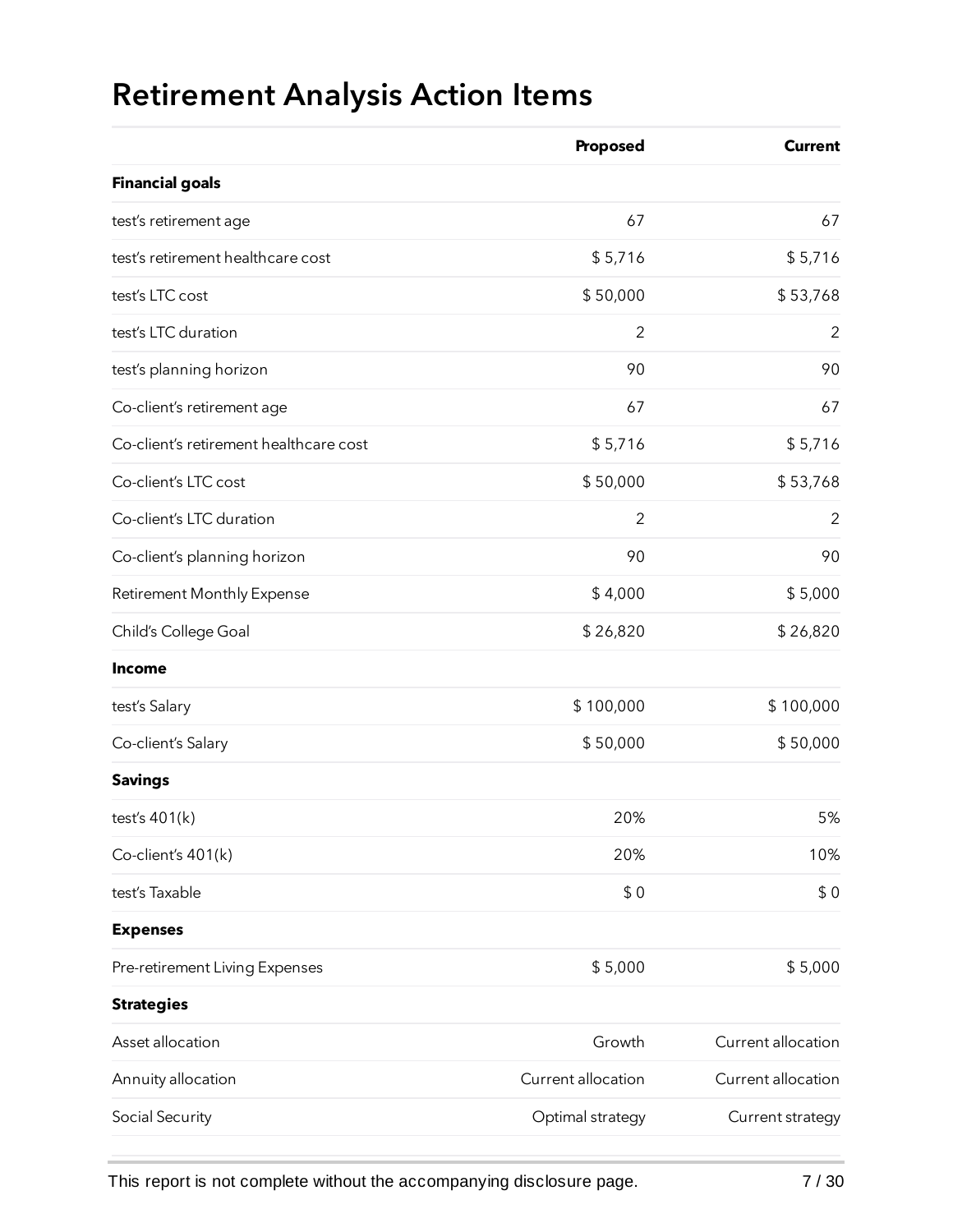|                           | Proposed           | <b>Current</b>     |
|---------------------------|--------------------|--------------------|
| test test                 | Age 70             | Age 65             |
| Co-client test            | Age 70             | Age 65             |
| Debt strategy             | Debt proposal      | Current payments   |
| Student loan strategy     | Current payments   | Current payments   |
| Distribution strategy     | Current strategy   | Current strategy   |
| <b>Education strategy</b> | Current strategy   | Current strategy   |
| Income strategy           | \$0                | Select an account  |
| AUM fees                  | 0%                 | 0%                 |
| Retirement Spending       | Inflation Adjusted | Inflation Adjusted |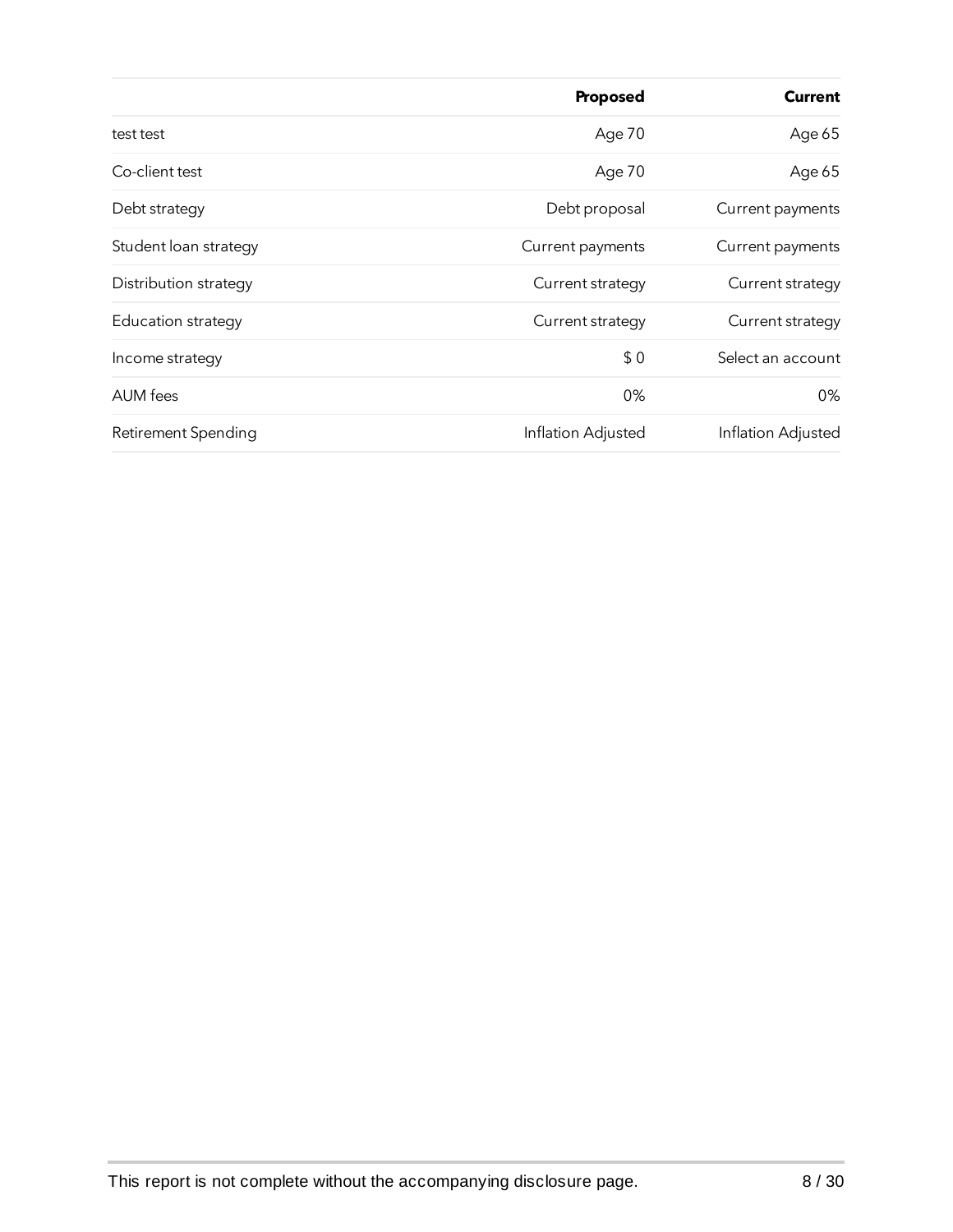### Retirement Analysis Details - Proposed plan



Asset simulation results

This section of the report displays the results of Monte Carlo simulations run on the current and proposed plans. The results are derived from 1000 simulations and the specified retirement cash flows. The chart of probability of success represents the overall likelihood of success in both the current and proposed plan.

● Saving Withdrawal ● Shortage

IMPORTANT: The projections or other information generated by RightCapital regarding the likelihood of various investment outcomes are hypothetical in nature, do not reflect actual investment results and are not guarantees of future results. Results are based on return and volatility assumptions from a number of market indices shown in disclosure sections 5, 6 and 8.4. Fees and expenses are not included, and thus, are excluded, including, but not limited to, fund fees, account fees, product fees and advisor fees. Inclusion of those fees results in lower returns, which would affect the probability of achieving any particular outcome. Results may vary with each use and over time. The analysis must be reviewed in conjunction with assumptions, limitations and methodologies in the disclosure section. This report is not complete without the accompanying disclosure page.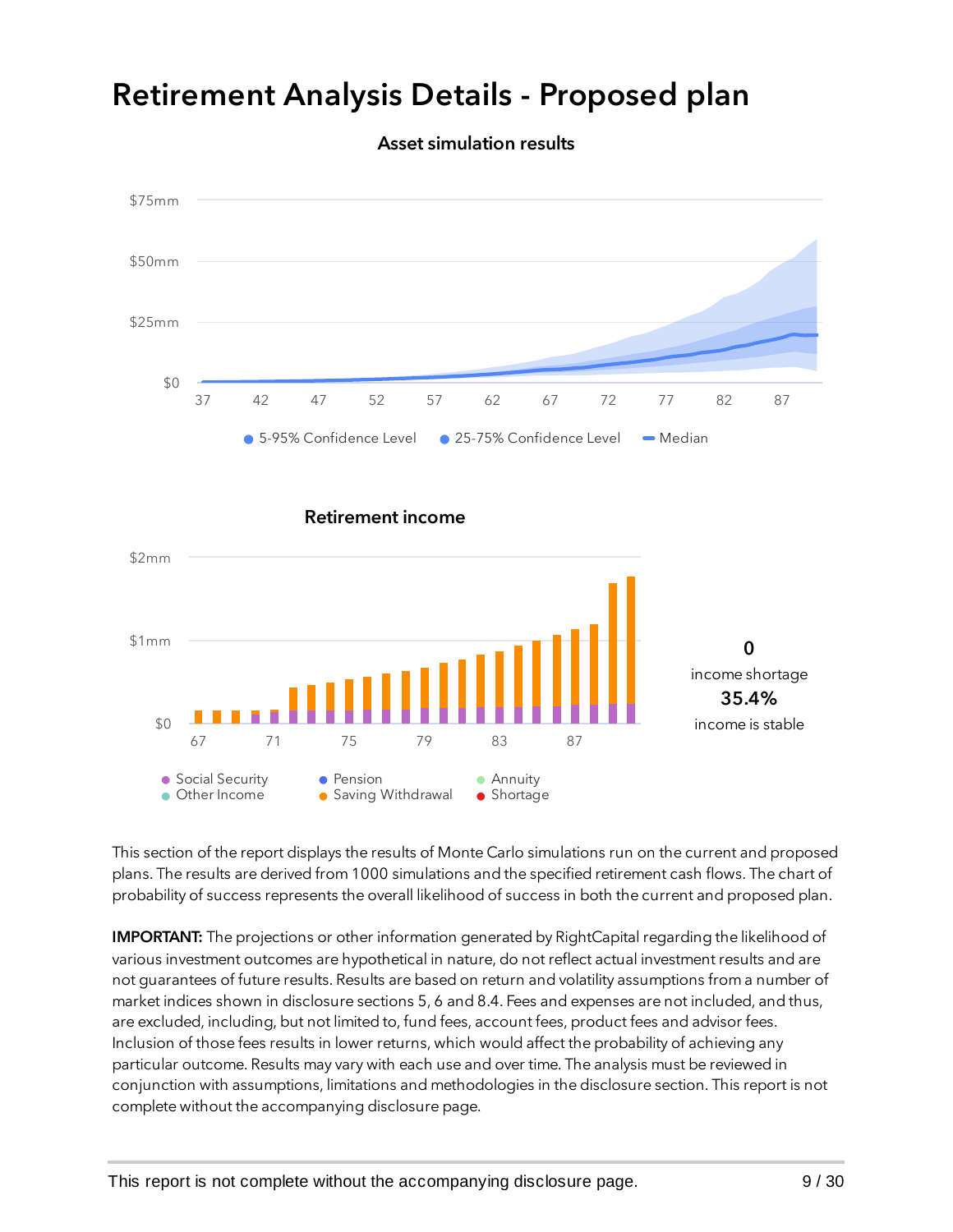## Optimal Social Security Strategy

There are as many as 700 different Social Security filing strategies that can be tested in order to identify the optimal Social Security benefit for your specific retirement needs. Compare your optimal strategy to others to see the potential benefit of optimization.



#### Annual cash flow comparison

# \$ 917,757 more

from the optimal Social Security filing strategy than As early as possible





#### To obtain maximum Social Security benefit

1. test applies own retirement/spousal benefit at age 70.

2. Co-client applies own retirement/spousal benefit at age 70.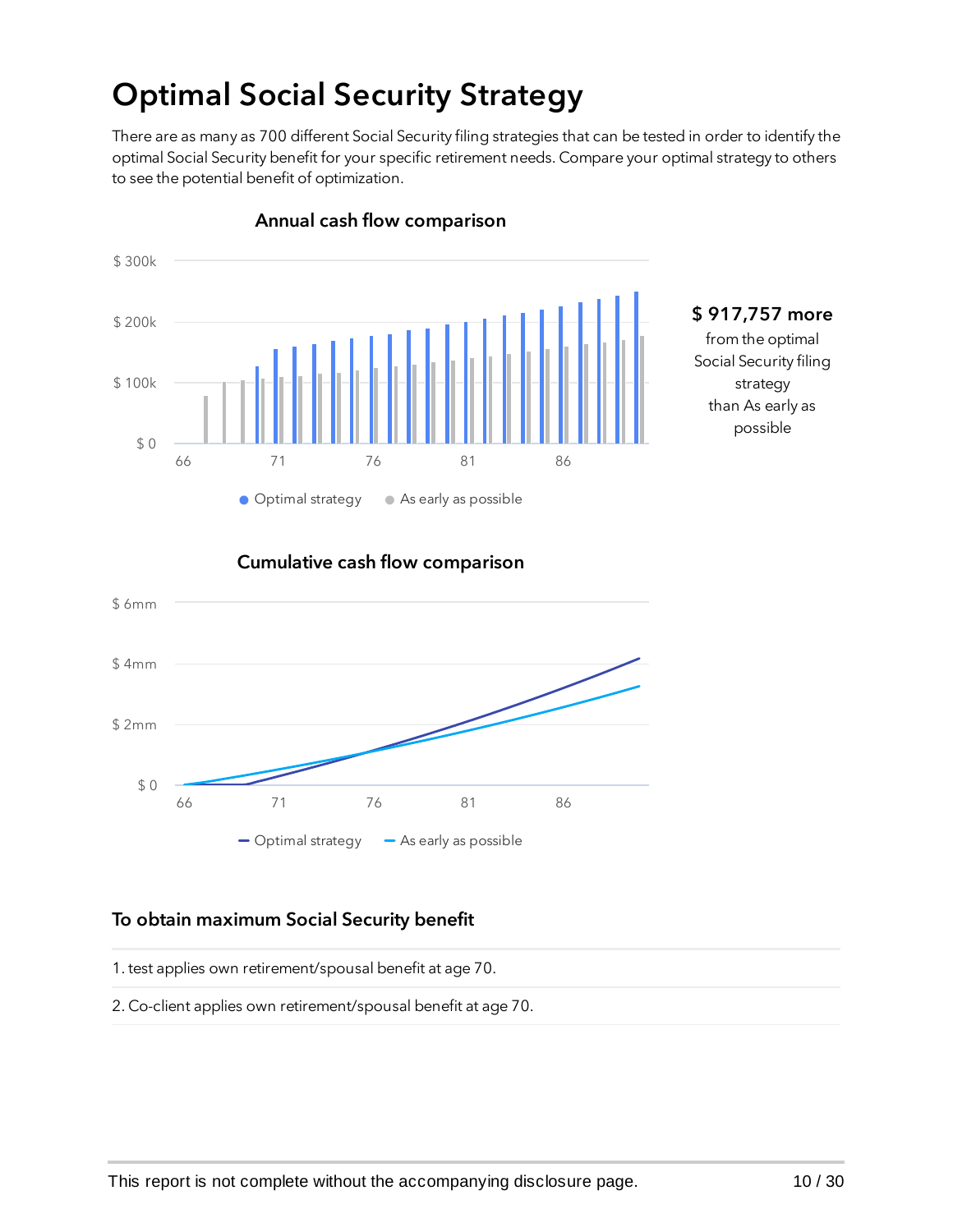### Asset Allocation

#### Current allocation **Target allocation** Current allocation





Equity / Fixed Income

Annual return: 8.5% Standard deviation: 11.7%

Annual return: 9.5% Standard deviation: 14.8%

#### To balance back to your target portfolio:

| U.S. Equities           | Sell | \$3,000 | U.S. Bonds          | Buy  | \$8,250 |
|-------------------------|------|---------|---------------------|------|---------|
| International Equities  | Sell | \$3,000 | International Bonds | Buy  | \$750   |
| <b>Emerging Markets</b> | Sell | \$2,500 | Cash                | Buy  | \$1,000 |
| <b>Real Estate</b>      | Sell | \$1,500 | Other               | Sell | \$0     |
|                         |      |         |                     |      |         |

This page shows a need to increase or decrease the amounts currently represented in these asset classes of the current portfolio.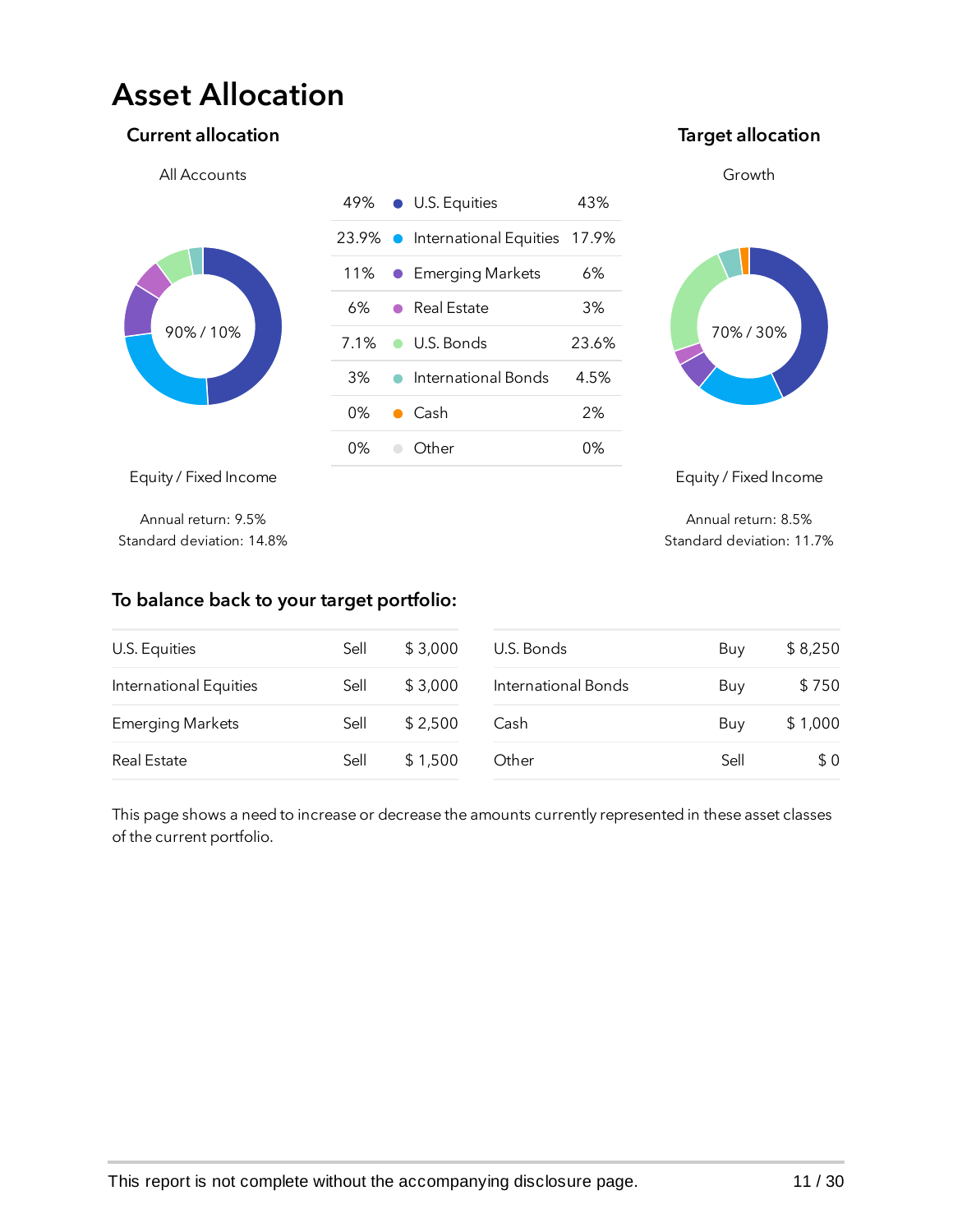### Asset Allocation Details

|                         | Current | Target |
|-------------------------|---------|--------|
| Large Growth            | 17%     | 16.5%  |
| Large Value             | 17%     | 16.5%  |
| Mid Cap                 | 7.5%    | 5%     |
| Small Cap               | 7.5%    | 5%     |
| International Equities  | 23.9%   | 17.9%  |
| <b>Emerging Markets</b> | 11%     | 6%     |
| <b>Real Estate</b>      | 6%      | 3%     |
| Government              | 1.5%    | 6%     |
| Municipal               | 0.3%    | 0.8%   |
| Corporate               | 4.3%    | 13.8%  |
| High Yield              | 1%      | 3%     |
| International Bonds     | 3%      | 4.5%   |
| Cash                    | 0%      | 2%     |
| Other                   | 0%      | 0%     |
|                         |         |        |

Please refer to sections 5 and 8.4 of the disclosure section for more information.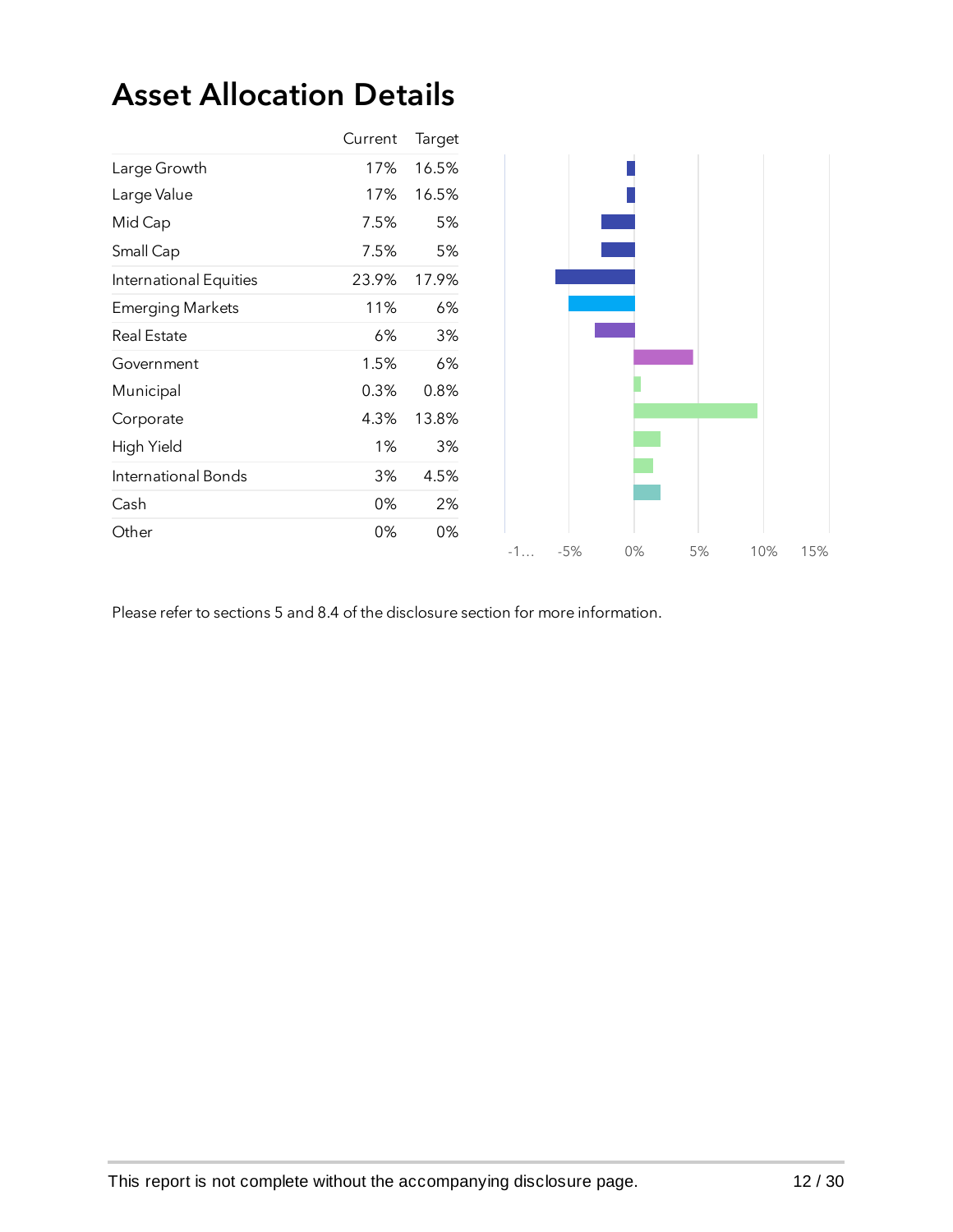# Allocation Path

The allocation path chart can illustrate how your portfolio's asset allocation may change over time.

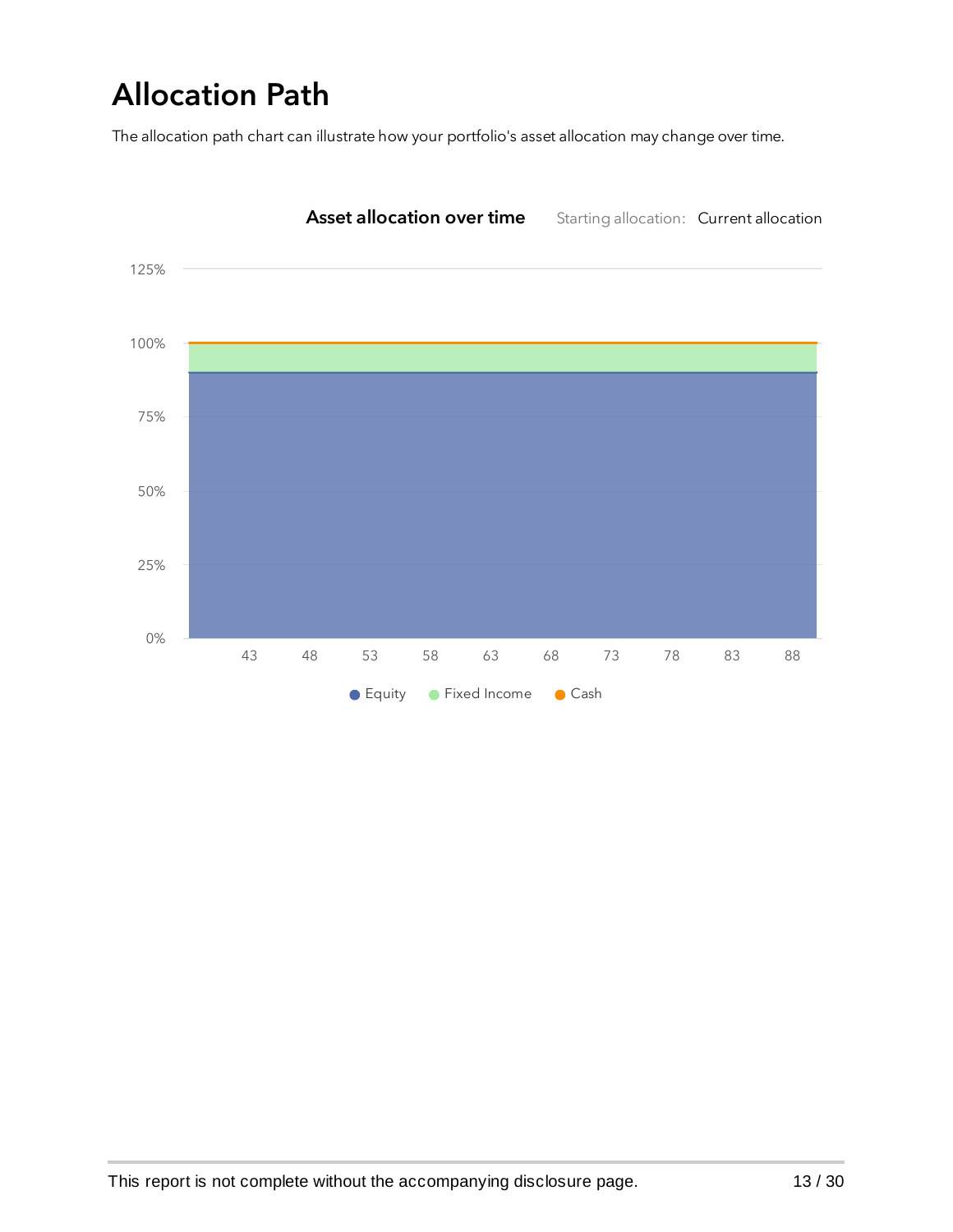## Equity Sector and Style

Equity investments can be categorized by sector. They are also each assigned a style based on their market cap and valuation. It is important to construct a well-diversified equity portfolio that balances risk with return, while meeting your specific financial goals. Sector and Style data is provided by Morningstar.



Equity sector comparison

Amongst the equity sector, you are most overweight in Not Classified and underweight Technology.



#### Equity style comparison

Amongst the equity styles, you are most overweight in Small Growth and most underweight in Large Growth.

\* Broad market index refers to the Vanguard Total Stock Market Index.

These broad investment categories are not specific securities, funds, or investment products. The assumed rates of return of these broad categories are based on the return of indices. Please refer to section 8.4 of the disclosure section for more information.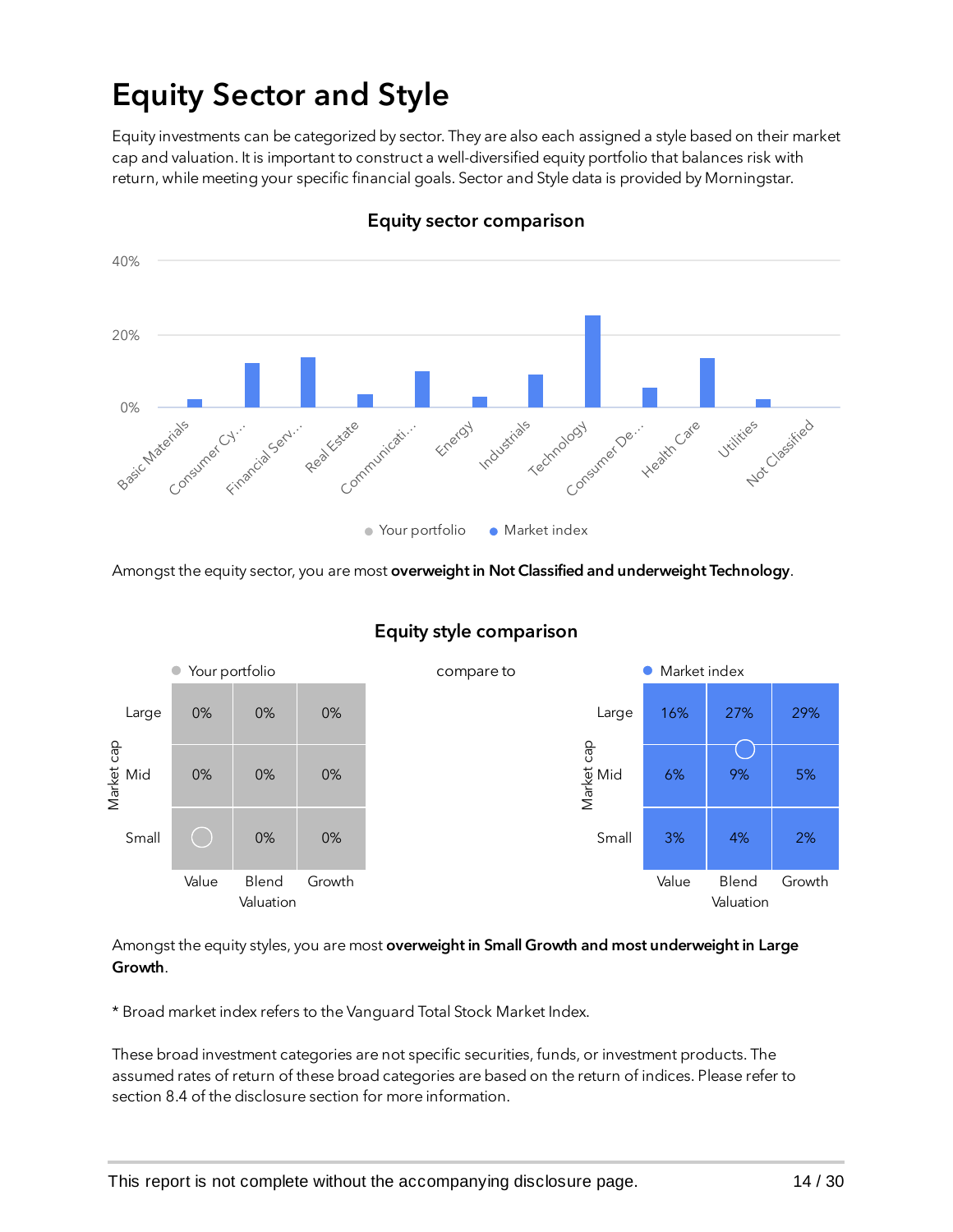## Concentrated Position

A portfolio that is too heavy in just one security poses a substantial downside risk. This is often defined as "putting all your eggs in one basket." Your concentration position is identified as individual stocks that exceed 5% of the entire portfolio.



Great job! Your portfolio is not overly concentrated in any one equity or equities.

The transaction cost of liquidation is not included in the analysis. The liquidation will also result in the loss of future earnings.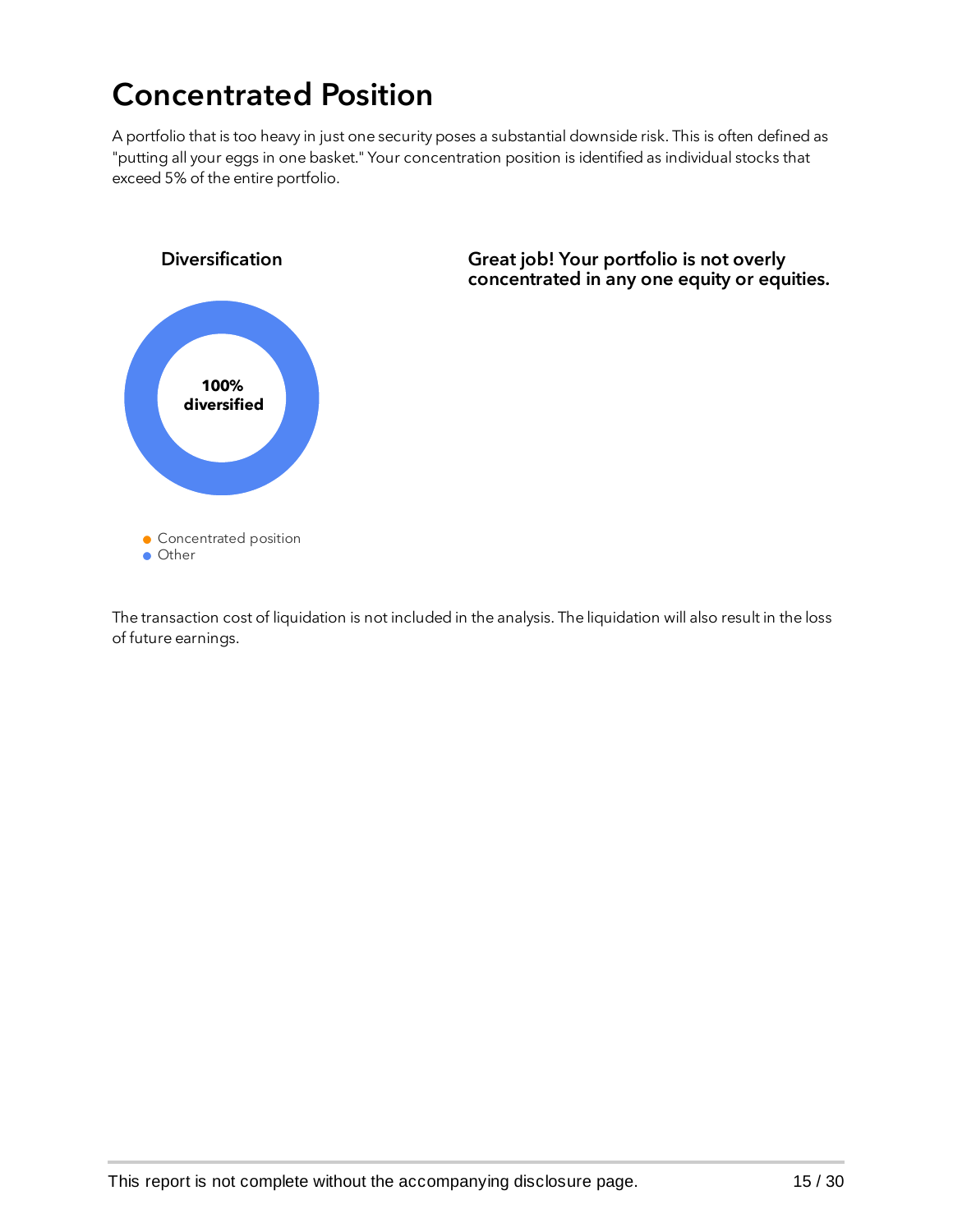## Tax Allocation

Tax deferred assets include 401(k)/403(b), IRAs and other tax deferred accounts. Tax free assets include Roth 401(k), Roth IRA, 529, HSA and other tax free accounts. The taxability of the accounts above are based on a variety of factors. Please consult a qualified tax professional to discuss your individual tax situation.

#### Tax allocation summary



\$ 50,000 Taxable asset \$ 0 Tax deferred asset \$ 0 Tax free asset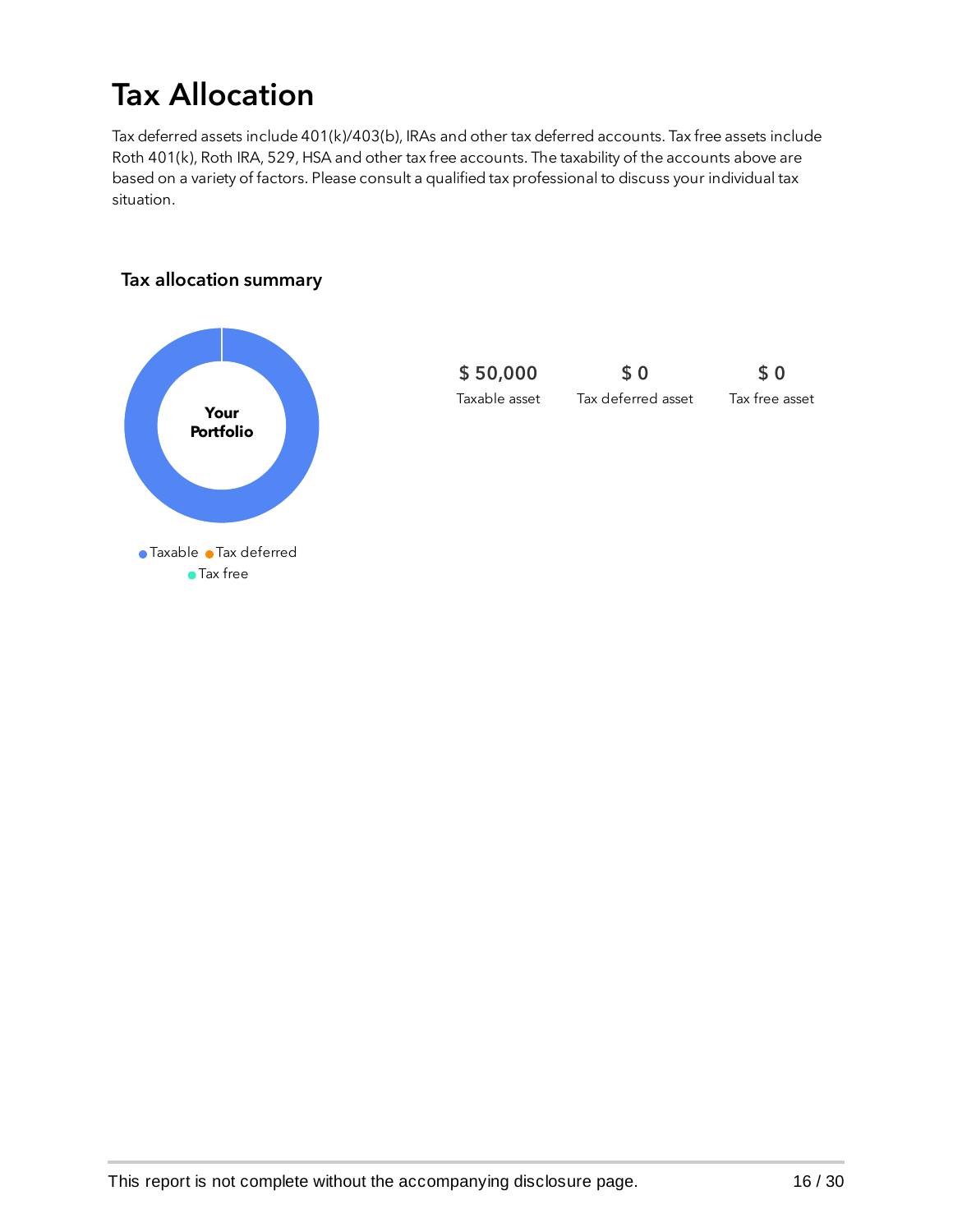# College Funding Analysis for Child

The cost of college education has risen substantially over the years. Projecting the future cost of education, as well as your current funding level,will help you in determining the proper course of action based on your goals, the type of funding you are using, and your time horizon.



Child's projected college cost is \$ 264,952

#### To achieve desired college funding level

| <b>Child's College Goal</b>  |          |  |
|------------------------------|----------|--|
| Annual college cost          | \$26,820 |  |
| Scholarship/other            | \$0      |  |
| Student borrowing            | \$0      |  |
| Annual net cost              | \$26,820 |  |
| <b>Current 529 balance</b>   |          |  |
| 529 balance                  | \$0      |  |
| <b>Annual 529 savings</b>    |          |  |
| Lump sum saving              | \$0      |  |
| Additional annual 529 saving | \$0      |  |
| <b>Strategy</b>              |          |  |
| 529 asset allocation         | Current  |  |
| Funding sources              | 529 only |  |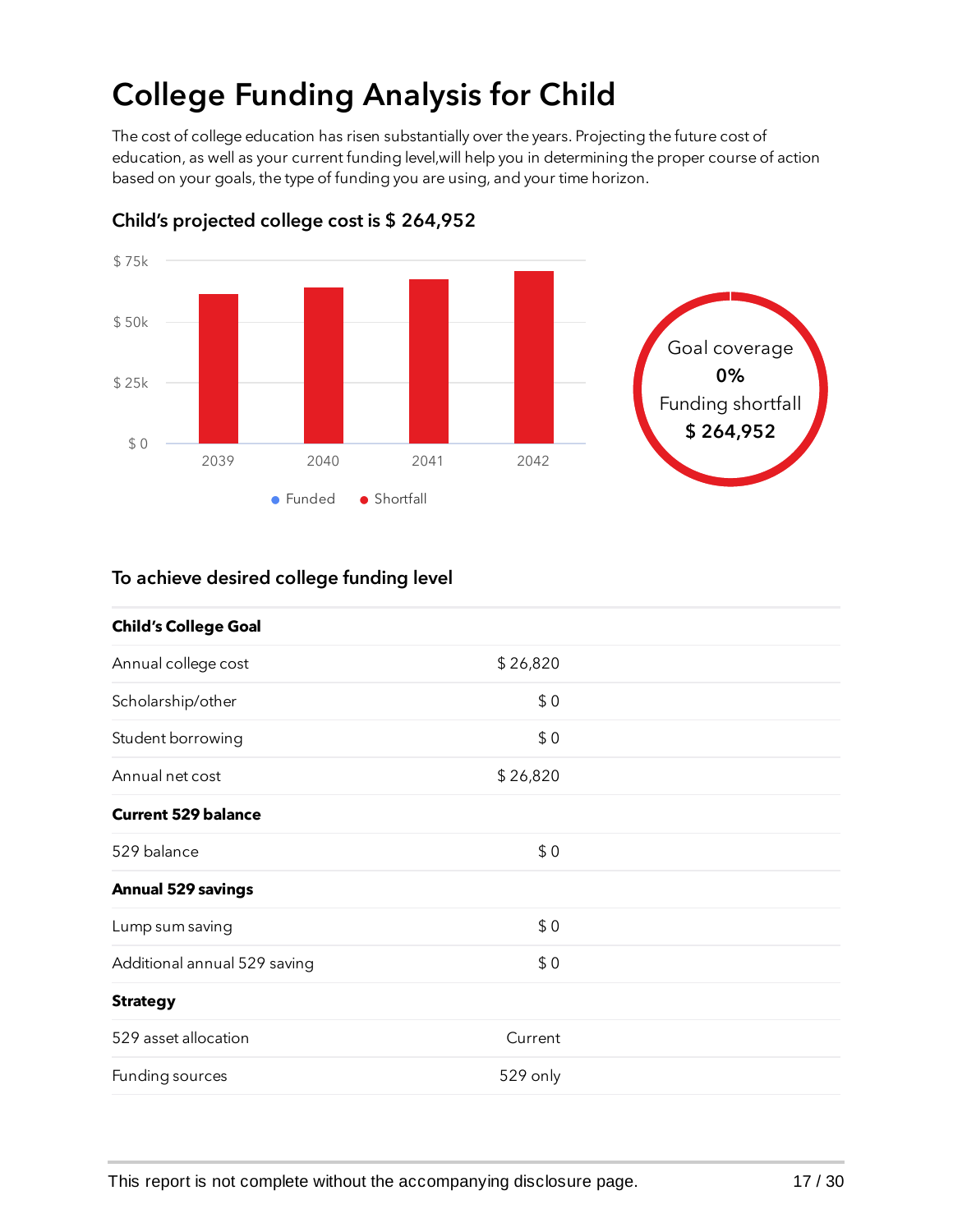# College Funding Details

| Year | Age              | College<br>cost     | Grants/scholarship  | Student<br>borrowing | Net<br>$\mathsf{cost}$ | 529<br>funding      | Other<br>funding    | Total<br>funding    | Shortfall   |
|------|------------------|---------------------|---------------------|----------------------|------------------------|---------------------|---------------------|---------------------|-------------|
| 2022 | $\mathbf{1}$     | $\mbox{O}$          | $\mbox{O}$          | $\mathbf 0$          | $\mbox{O}$             | $\mbox{O}$          | $\mbox{O}$          | $\mbox{O}$          | $\mbox{O}$  |
| 2023 | $\overline{c}$   | $\mathsf{O}\xspace$ | $\mbox{O}$          | $\mathsf{O}\xspace$  | $\mbox{O}$             | $\mbox{O}$          | $\mbox{O}$          | $\mbox{O}$          | $\mbox{O}$  |
| 2024 | $\mathsf 3$      | $\mathsf{O}\xspace$ | $\mbox{O}$          | $\mbox{O}$           | $\mbox{O}$             | $\mbox{O}$          | $\mbox{O}$          | $\mbox{O}$          | $\mbox{O}$  |
| 2025 | $\overline{4}$   | $\mathsf{O}\xspace$ | $\mbox{O}$          | $\mathbf 0$          | $\mbox{O}$             | $\mbox{O}$          | $\mbox{O}$          | $\mbox{O}$          | $\mbox{O}$  |
| 2026 | $\mathsf S$      | $\mathsf{O}\xspace$ | $\mbox{O}$          | $\mathbf 0$          | $\mbox{O}$             | $\mbox{O}$          | $\mbox{O}$          | $\mbox{O}$          | $\mbox{O}$  |
| 2027 | $\boldsymbol{6}$ | $\mathsf{O}\xspace$ | $\mbox{O}$          | $\mathbf 0$          | $\mbox{O}$             | $\mbox{O}$          | $\mbox{O}$          | $\mbox{O}$          | $\mbox{O}$  |
| 2028 | $\boldsymbol{7}$ | $\mathsf{O}\xspace$ | $\mbox{O}$          | $\mathbf 0$          | $\mbox{O}$             | $\mbox{O}$          | $\mbox{O}$          | $\mbox{O}$          | $\mbox{O}$  |
| 2029 | $\,8\,$          | $\mathsf{O}\xspace$ | $\mbox{O}$          | $\mathbf 0$          | $\mbox{O}$             | $\mbox{O}$          | $\mathsf{O}\xspace$ | $\mbox{O}$          | $\mbox{O}$  |
| 2030 | $\mathcal{P}$    | $\mathsf{O}\xspace$ | $\mbox{O}$          | $\mathbf 0$          | $\mbox{O}$             | $\mbox{O}$          | $\mathsf{O}\xspace$ | $\mbox{O}$          | $\mbox{O}$  |
| 2031 | $10$             | $\mathsf{O}\xspace$ | $\mbox{O}$          | $\mathbf 0$          | $\mbox{O}$             | $\mbox{O}$          | $\mathsf{O}\xspace$ | $\mbox{O}$          | $\mbox{O}$  |
| 2032 | 11               | $\mathsf{O}\xspace$ | $\mbox{O}$          | $\mathbf 0$          | $\mbox{O}$             | $\mbox{O}$          | $\mathsf{O}\xspace$ | $\mbox{O}$          | $\mbox{O}$  |
| 2033 | 12               | $\mathsf{O}\xspace$ | $\mbox{O}$          | $\mathbf 0$          | $\mbox{O}$             | $\mbox{O}$          | $\mathsf{O}\xspace$ | $\mbox{O}$          | $\mbox{O}$  |
| 2034 | 13               | $\mathsf{O}\xspace$ | $\mbox{O}$          | $\mathbf 0$          | $\mbox{O}$             | $\mbox{O}$          | $\mathsf{O}\xspace$ | $\mbox{O}$          | $\mbox{O}$  |
| 2035 | 14               | $\mathsf{O}\xspace$ | $\mbox{O}$          | $\mathbf 0$          | $\mbox{O}$             | $\mbox{O}$          | $\mathsf{O}\xspace$ | $\mbox{O}$          | $\mbox{O}$  |
| 2036 | 15               | $\mathsf{O}\xspace$ | $\mbox{O}$          | $\mathbf 0$          | $\mbox{O}$             | $\mbox{O}$          | $\mathsf{O}\xspace$ | $\mbox{O}$          | $\mbox{O}$  |
| 2037 | 16               | $\mbox{O}$          | $\mbox{O}$          | $\mathbf 0$          | $\mbox{O}$             | $\mbox{O}$          | $\mathsf{O}\xspace$ | $\mbox{O}$          | $\mathbf 0$ |
| 2038 | 17               | $\mbox{O}$          | $\mbox{O}$          | $\mbox{O}$           | $\mbox{O}$             | $\mbox{O}$          | $\mbox{O}$          | $\mathsf{O}\xspace$ | $\mathbf 0$ |
| 2039 | 18               | 61,472              | $\mathsf{O}\xspace$ | $\mathsf{O}\xspace$  | 61,472                 | $\mathsf{O}\xspace$ | $\mathsf{O}\xspace$ | $\mathsf{O}\xspace$ | 61,472      |
| 2040 | 19               | 64,546              | $\mathsf{O}\xspace$ | $\mathsf{O}\xspace$  | 64,546                 | $\mathsf{O}\xspace$ | $\mathsf{O}\xspace$ | $\mathsf{O}\xspace$ | 64,546      |
| 2041 | 20               | 67,773              | $\mathsf{O}\xspace$ | $\mathsf{O}\xspace$  | 67,773                 | $\mathsf{O}\xspace$ | $\mathsf{O}\xspace$ | $\mathsf{O}\xspace$ | 67,773      |
| 2042 | 21               | 71,161              | $\mathsf{O}\xspace$ | $\mathsf{O}\xspace$  | 71,161                 | $\mathsf{O}\xspace$ | $\mathsf{O}\xspace$ | $\mathsf{O}\xspace$ | 71,161      |

### College cost and funding summary for Child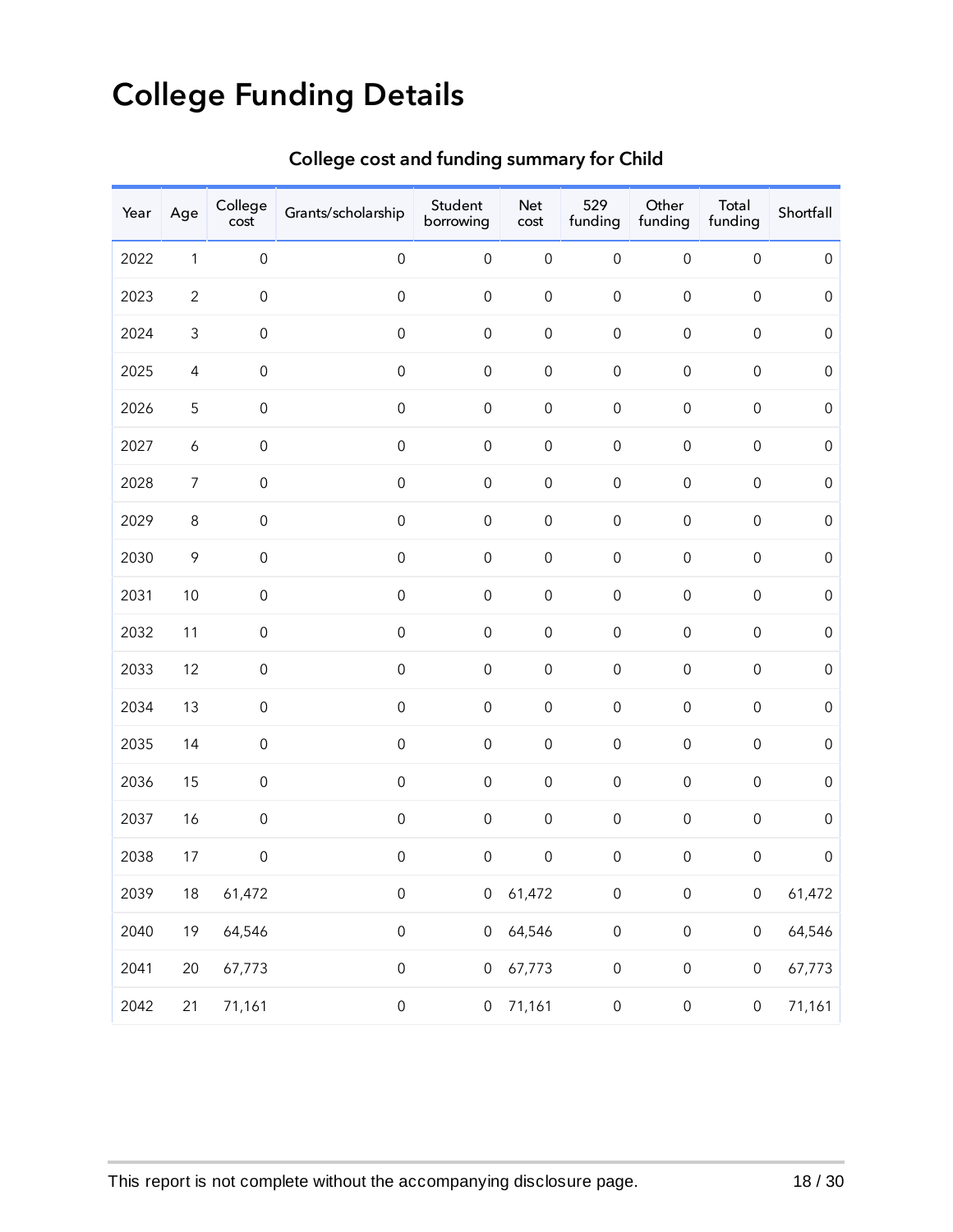## Tax Estimate

Taxes can have a significant impact on your future and are an important factor in financial planning. Estimated taxes below are based on your inputs and your proposed retirement plan, using current tax rates and methodologies.



Effective tax rate - Proposed Plan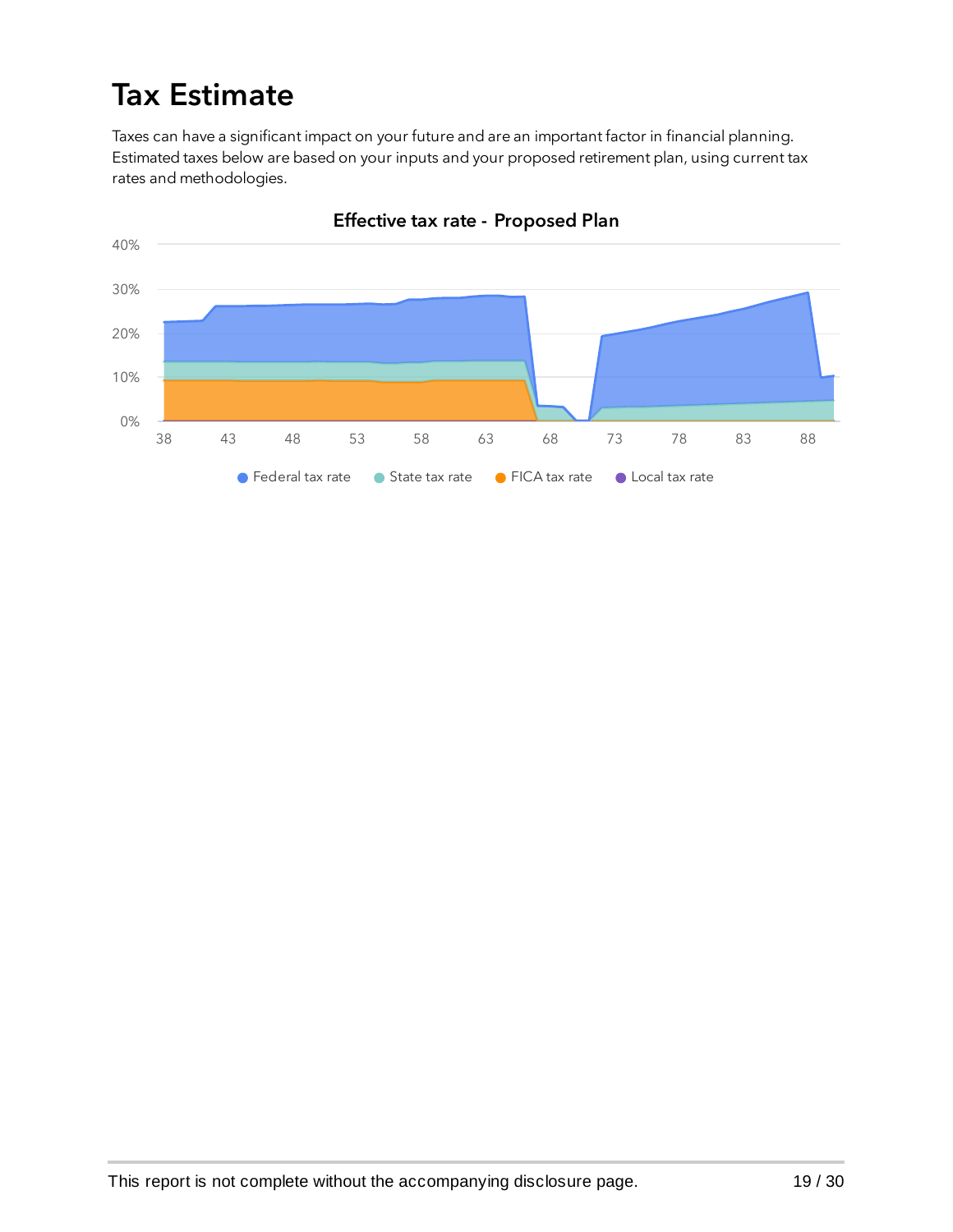### Distribution and Conversion



#### Ordinary income tax bracket - Proposed Plan

#### Proposed distribution strategy

Proposed withdrawal strategy: Standard - taxable, tax deferred, tax free

Roth IRA conversion: No conversions

Estimated terminal tax rate: 15%

Conversion refers to a process converting assets in a Traditional IRA or 401k account to a Roth IRA account. It is important to evaluate whether a conversion is appropriate for your specific financial circumstances and evaluate any consequences and tax implications of this strategy. Tax Cuts and Jobs Act repeals the rules permitting recharacterizations of Roth conversions, effective starting in 2018.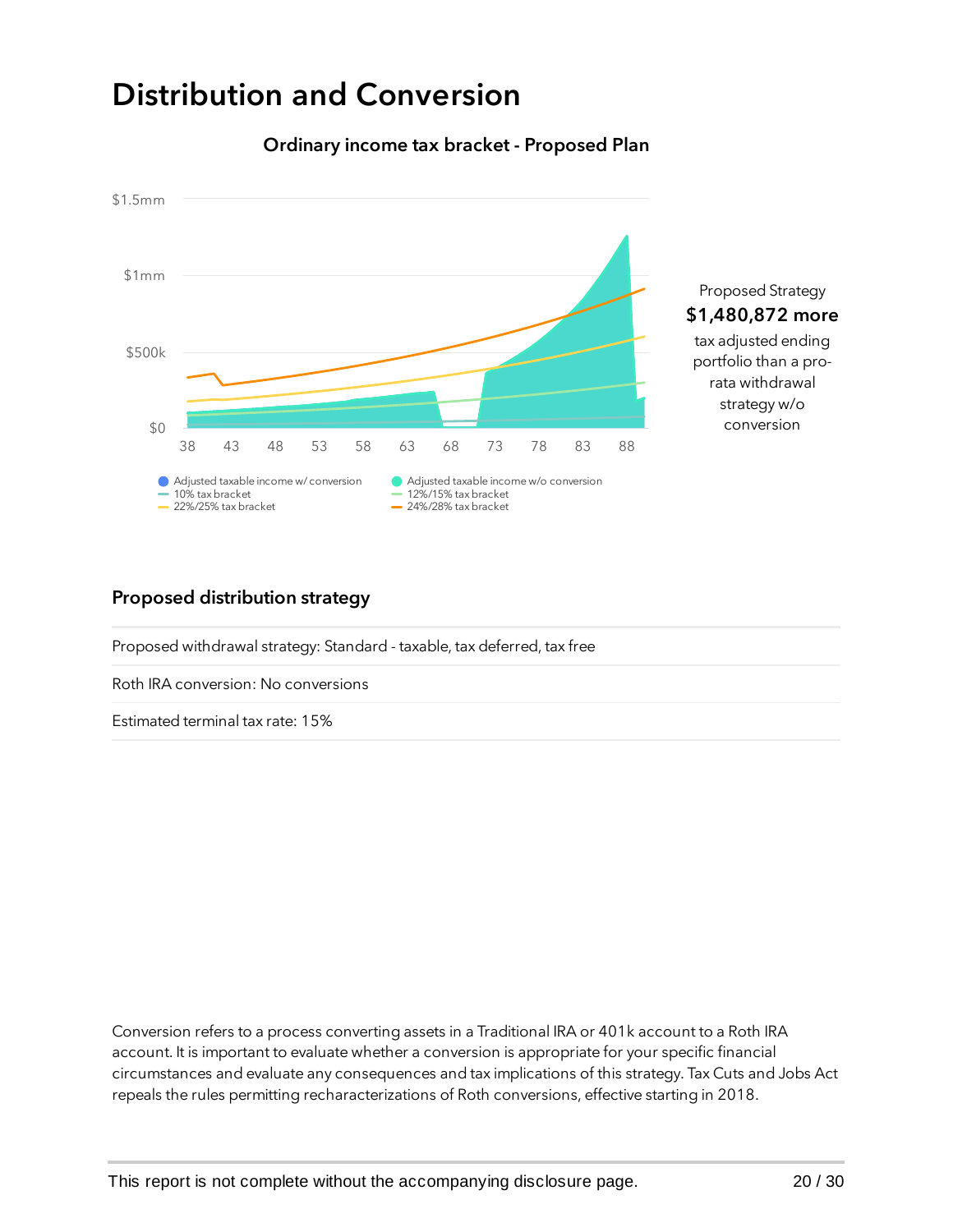### Distribution and Conversion

#### Comparison to strategy w/o conversion



Tax adjusted ending wealth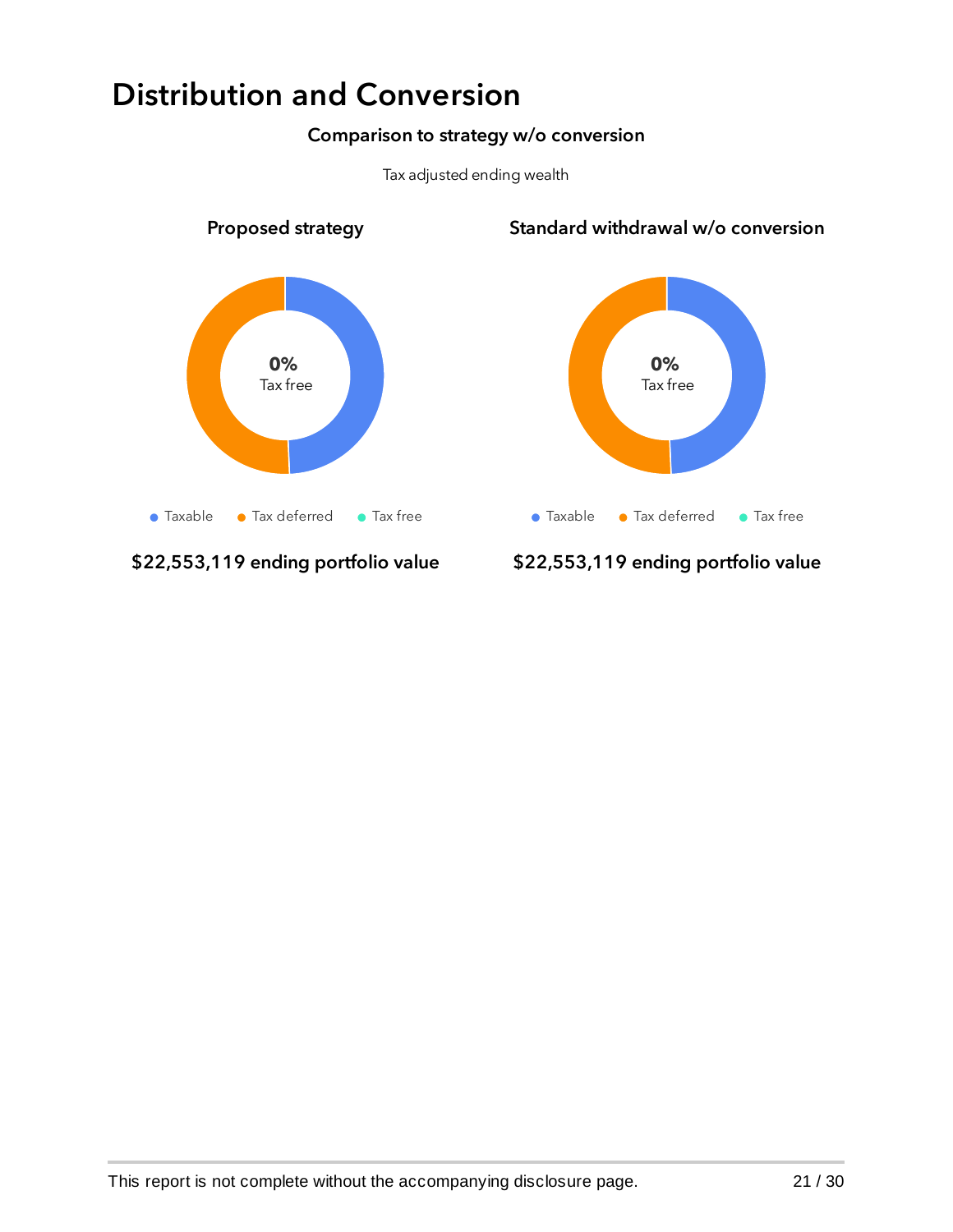### Distribution and Conversion Details

| Year | Age   | Conversion<br>amount | Withdrawal<br>from<br>taxable<br>account | Withdrawal<br>from tax<br>deferred<br>account | Withdrawal<br>from tax<br>free<br>account | Taxable<br>account<br>balance | Tax<br>deferred<br>account<br>balance | Tax free<br>account<br>balance |
|------|-------|----------------------|------------------------------------------|-----------------------------------------------|-------------------------------------------|-------------------------------|---------------------------------------|--------------------------------|
| 2022 | 38/38 | $\mathsf{O}\xspace$  | $\boldsymbol{0}$                         | $\mbox{O}$                                    | $\boldsymbol{0}$                          | 56,946                        | 34,000                                | $\boldsymbol{0}$               |
| 2023 | 39/39 | $\mathsf{O}\xspace$  | $\mathbf 0$                              | $\mbox{O}$                                    | $\mathsf{O}\xspace$                       | 61,768                        | 71,814                                | $\mathbf 0$                    |
| 2024 | 40/40 | $\mathsf{O}\xspace$  | $\mathbf 0$                              | $\mathsf{O}\xspace$                           | $\mathsf{O}\xspace$                       | 66,998                        | 113,778                               | $\mathbf 0$                    |
| 2025 | 41/41 | $\mathsf{O}\xspace$  | $\mathsf{O}\xspace$                      | $\mathsf{O}\xspace$                           | $\mathsf{O}\xspace$                       | 72,672                        | 160,258                               | $\mathbf 0$                    |
| 2026 | 42/42 | $\mathsf{O}\xspace$  | $\mathsf{O}\xspace$                      | $\mathsf{O}\xspace$                           | $\mathsf{O}\xspace$                       | 78,826                        | 211,648                               | $\boldsymbol{0}$               |
| 2027 | 43/43 | $\mathsf{O}\xspace$  | $\mbox{O}$                               | $\mathsf{O}\xspace$                           | $\mathsf{O}\xspace$                       | 85,500                        | 268,380                               | $\mathbf 0$                    |
| 2028 | 44/44 | $\mathsf{O}\xspace$  | $\mathsf{O}\xspace$                      | $\mathsf{O}\xspace$                           | $\mathsf{O}\xspace$                       | 92,741                        | 330,920                               | $\mathbf 0$                    |
| 2029 | 45/45 | $\mathsf{O}\xspace$  | $\mathbf 0$                              | $\mathsf{O}\xspace$                           | $\mathsf{O}\xspace$                       | 100,594                       | 399,775                               | $\mathbf 0$                    |
| 2030 | 46/46 | $\mathsf{O}\xspace$  | $\mathsf{O}\xspace$                      | $\mathsf{O}\xspace$                           | $\mathsf{O}\xspace$                       | 109,112                       | 475,996                               | $\mathbf 0$                    |
| 2031 | 47/47 | $\mathsf{O}\xspace$  | $\mathbf 0$                              | $\mbox{O}$                                    | $\boldsymbol{0}$                          | 118,352                       | 559,723                               | $\mathbf 0$                    |
| 2032 | 48/48 | $\mathsf{O}\xspace$  | $\mbox{O}$                               | $\mathsf{O}\xspace$                           | $\mathsf{O}\xspace$                       | 128,374                       | 651,607                               | $\mathbf 0$                    |
| 2033 | 49/49 | $\mathsf{O}\xspace$  | $\mathsf{O}\xspace$                      | $\mathsf{O}\xspace$                           | $\mbox{O}$                                | 139,244                       | 752,356                               | $\mathbf 0$                    |
| 2034 | 50/50 | $\mathsf{O}\xspace$  | $\mathsf{O}\xspace$                      | $\mathsf{O}\xspace$                           | $\mathsf{O}\xspace$                       | 151,036                       | 865,254                               | $\mathbf 0$                    |
| 2035 | 51/51 | $\mathsf{O}\xspace$  | $\mathsf{O}\xspace$                      | $\mathsf{O}\xspace$                           | $\mathsf{O}\xspace$                       | 163,825                       | 989,188                               | $\mathbf 0$                    |
| 2036 | 52/52 | $\mathbf 0$          | $\mathbf 0$                              | $\mbox{O}$                                    | $\mbox{O}$                                | 177,698                       | 1,125,137                             | $\mathbf 0$                    |
| 2037 | 53/53 | $\mathsf{O}\xspace$  | $\boldsymbol{0}$                         | $\mathsf{O}\xspace$                           | $\mathsf{O}\xspace$                       | 192,745                       | 1,274,163                             | $\boldsymbol{0}$               |
| 2038 | 54/54 | $\mbox{O}$           | $\mathbf 0$                              | $\mathsf{O}\xspace$                           | $\mbox{O}$                                | 209,067                       | 1,437,421                             | $\mathbf 0$                    |
| 2039 | 55/55 | $\mathsf{O}\xspace$  | 11,330                                   | $\mathsf{O}\xspace$                           | $\mbox{O}$                                | 215,441                       | 1,616,165                             | $\mathbf 0$                    |
| 2040 | 56/56 | $\mathsf{O}\xspace$  | 12,678                                   | $\mathsf{O}\xspace$                           | $\mathsf{O}\xspace$                       | 221,007                       | 1,811,755                             | $\mathbf 0$                    |
| 2041 | 57/57 | $\mathsf{O}\xspace$  | 16,245                                   | $\mathsf{O}\xspace$                           | $\mathsf{O}\xspace$                       | 223,477                       | 2,025,670                             | $\mathbf 0$                    |
| 2042 | 58/58 | $\mathsf{O}\xspace$  | 17,810                                   | $\mathsf{O}\xspace$                           | $\mathsf{O}\xspace$                       | 224,591                       | 2,259,514                             | $\boldsymbol{0}$               |
| 2043 | 59/59 | $\mbox{O}$           | $\mbox{O}$                               | $\mathsf{O}\xspace$                           | $\mbox{O}$                                | 243,609                       | 2,515,029                             | $\boldsymbol{0}$               |
| 2044 | 60/60 | $\mathsf{O}\xspace$  | $\mathsf{O}\xspace$                      | $\mathsf{O}\xspace$                           | $\mathsf{O}\xspace$                       | 264,238                       | 2,794,107                             | $\mathbf 0$                    |

This report is not complete without the accompanying disclosure page. 22 / 30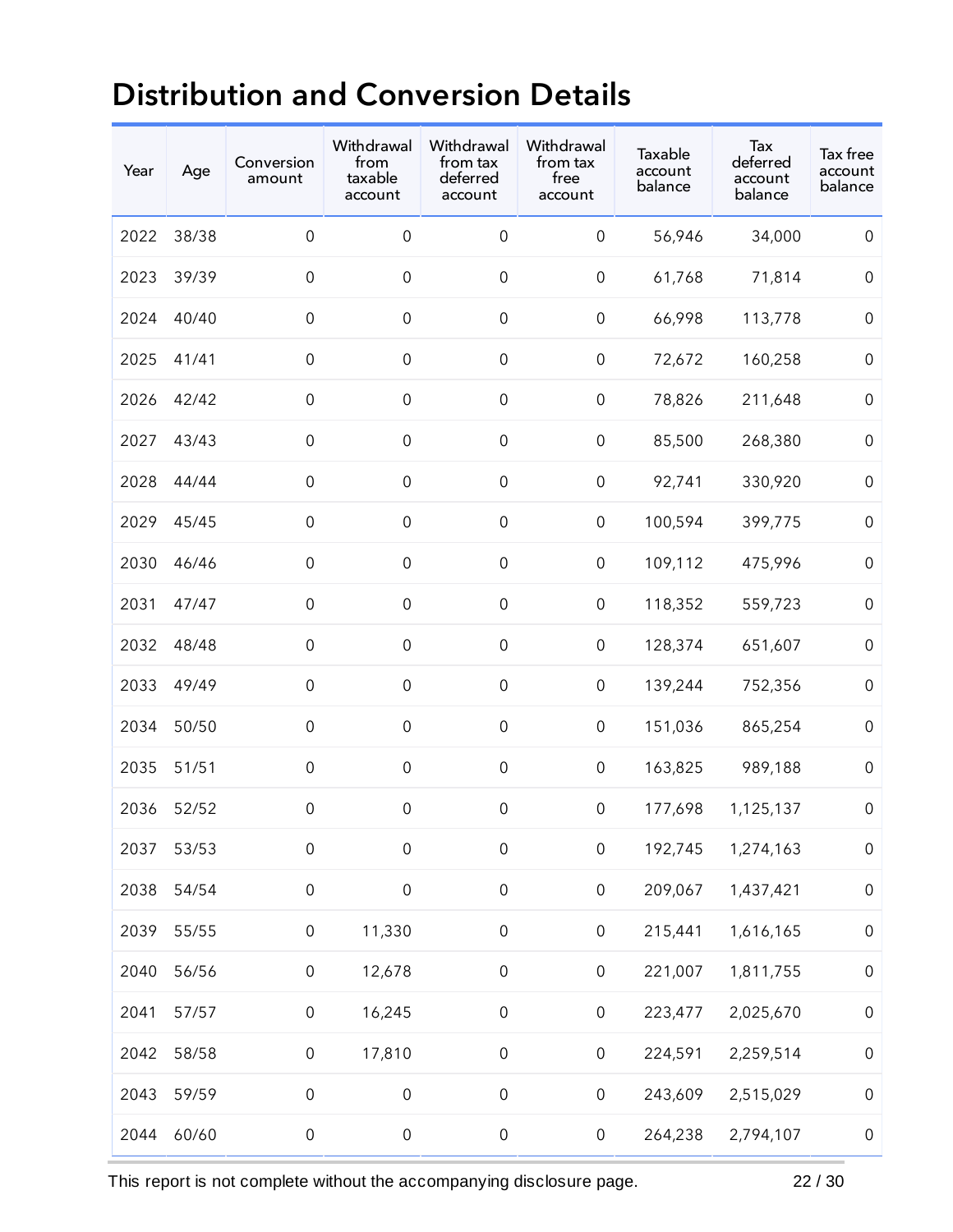| Year | Age   | Conversion<br>amount | Withdrawal<br>from<br>taxable<br>account | Withdrawal<br>from tax<br>deferred<br>account | Withdrawal<br>from tax<br>free<br>account | Taxable<br>account<br>balance | Tax<br>deferred<br>account<br>balance | Tax free<br>account<br>balance |
|------|-------|----------------------|------------------------------------------|-----------------------------------------------|-------------------------------------------|-------------------------------|---------------------------------------|--------------------------------|
| 2045 | 61/61 | $\mathsf{O}\xspace$  | $\mathsf{O}\xspace$                      | $\boldsymbol{0}$                              | $\mathsf{O}\xspace$                       | 286,614                       | 3,098,800                             | $\mathsf 0$                    |
| 2046 | 62/62 | $\mathsf{O}\xspace$  | $\boldsymbol{0}$                         | $\boldsymbol{0}$                              | $\mathsf{O}\xspace$                       | 310,884                       | 3,431,337                             | $\boldsymbol{0}$               |
| 2047 | 63/63 | $\mathsf{O}\xspace$  | $\mathbf 0$                              | $\boldsymbol{0}$                              | $\mathsf{O}\xspace$                       | 337,210                       | 3,794,137                             | $\boldsymbol{0}$               |
| 2048 | 64/64 | $\mathsf{O}\xspace$  | $\mathsf{O}\xspace$                      | $\mathbf 0$                                   | $\mathsf{O}\xspace$                       | 365,765                       | 4,189,826                             | $\mathbf 0$                    |
| 2049 | 65/65 | $\mathsf{O}\xspace$  | $\mathbf 0$                              | $\mbox{O}$                                    | $\mathsf 0$                               | 396,738                       | 4,621,254                             | $\boldsymbol{0}$               |
| 2050 | 66/66 | $\mathsf{O}\xspace$  | $\mathsf{O}\xspace$                      | $\mathsf{O}\xspace$                           | $\mathsf{O}\xspace$                       | 430,333                       | 5,091,514                             | $\mathbf 0$                    |
| 2051 | 67/67 | $\mathsf{O}\xspace$  | 148,302                                  | $\boldsymbol{0}$                              | $\mathsf{O}\xspace$                       | 318,472                       | 5,522,662                             | $\boldsymbol{0}$               |
| 2052 | 68/68 | $\mathsf{O}\xspace$  | 152,789                                  | $\mbox{O}$                                    | $\mathsf{O}\xspace$                       | 192,652                       | 5,990,320                             | $\boldsymbol{0}$               |
| 2053 | 69/69 | $\mathsf{O}\xspace$  | 157,369                                  | $\mathsf{O}\xspace$                           | $\mathsf{O}\xspace$                       | 51,596                        | 6,497,579                             | $\boldsymbol{0}$               |
| 2054 | 70/70 | $\mathsf{O}\xspace$  | 31,728                                   | $\boldsymbol{0}$                              | $\mathsf{O}\xspace$                       | 24,237                        | 7,047,792                             | $\boldsymbol{0}$               |
| 2055 | 71/71 | 0                    | 7,536                                    | $\boldsymbol{0}$                              | $\mathsf 0$                               | 18,753                        | 7,644,597                             | $\boldsymbol{0}$               |
| 2056 | 72/72 | $\mathsf{O}\xspace$  | $\mathsf{O}\xspace$                      | 278,997                                       | $\mathsf{O}\xspace$                       | 210,193                       | 8,012,943                             | $\mathbf 0$                    |
| 2057 | 73/73 | $\mathsf{O}\xspace$  | 0                                        | 302,376                                       | $\mathsf{O}\xspace$                       | 431,175                       | 8,389,100                             | $\boldsymbol{0}$               |
| 2058 | 74/74 | $\mathsf{O}\xspace$  | $\mathbf 0$                              | 328,987                                       | $\mathsf 0$                               | 685,562                       | 8,770,500                             | $\boldsymbol{0}$               |
| 2059 | 75/75 | $\mathsf{O}\xspace$  | $\mathbf 0$                              | 356,521                                       | $\mathsf{O}\xspace$                       | 976,001                       | 9,156,663                             | $\boldsymbol{0}$               |
| 2060 | 76/76 | $\mathsf{O}\xspace$  | $\mathsf{O}\xspace$                      | 386,356                                       | $\boldsymbol{0}$                          | 1,306,469                     | 9,545,691                             | $\,0\,$                        |
| 2061 | 77/77 | $\mathsf{O}\xspace$  | $\mathbf 0$                              | 416,841                                       | $\mathsf{O}\xspace$                       | 1,679,030                     | 9,937,176                             | $\mathsf{O}\xspace$            |
| 2062 | 78/78 | $\mathsf{O}\xspace$  | $\mathsf{O}\xspace$                      | 451,694                                       | $\mathsf{O}\xspace$                       | 2,100,116                     | 10,326,959                            | $\boldsymbol{0}$               |
| 2063 | 79/79 | $\mathsf{O}\xspace$  | $\mathsf{O}\xspace$                      | 489,426                                       | $\mathsf{O}\xspace$                       | 2,574,837                     | 10,712,018                            | $\boldsymbol{0}$               |
| 2064 | 80/80 | $\mathsf{O}\xspace$  | $\mathsf{O}\xspace$                      | 530,298                                       | $\mathsf{O}\xspace$                       | 3,108,868                     | 11,088,811                            | $\mathsf{O}\xspace$            |
| 2065 | 81/81 | $\mathsf{O}\xspace$  | $\boldsymbol{0}$                         | 571,584                                       | $\boldsymbol{0}$                          | 3,706,458                     | 11,456,225                            | $\,0\,$                        |
| 2066 | 82/82 | $\mathsf{O}\xspace$  | $\mathsf{O}\xspace$                      | 619,255                                       | $\mathsf{O}\xspace$                       | 4,374,645                     | 11,807,080                            | $\,0\,$                        |
| 2067 | 83/83 | $\mbox{O}$           | $\mathbf 0$                              | 667,065                                       | $\mathsf{O}\xspace$                       | 5,117,488                     | 12,139,836                            | $\boldsymbol{0}$               |
| 2068 | 84/84 | $\mathsf{O}\xspace$  | $\mathsf{O}\xspace$                      | 722,612                                       | $\mathsf{O}\xspace$                       | 5,942,935                     | 12,445,223                            | $\boldsymbol{0}$               |

This report is not complete without the accompanying disclosure page. 23 / 30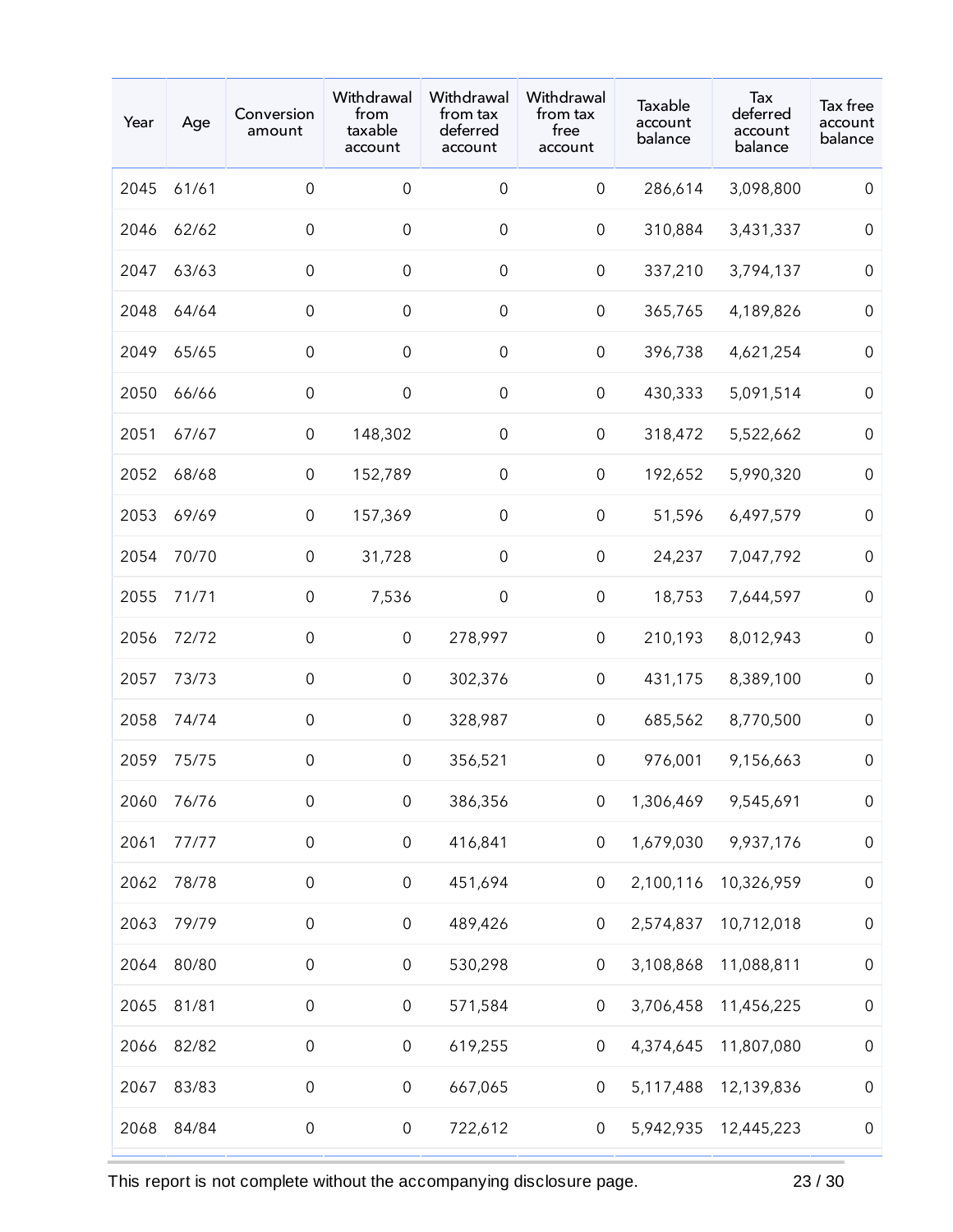| Year | Age   | Conversion<br>amount | Withdrawal<br>from<br>taxable<br>account | Withdrawal<br>trom tax<br>deferred<br>account | Withdrawal<br>from tax<br>free<br>account | Taxable<br>account<br>balance | Tax<br>deferred<br>account<br>balance | Tax free<br>account<br>balance |
|------|-------|----------------------|------------------------------------------|-----------------------------------------------|-------------------------------------------|-------------------------------|---------------------------------------|--------------------------------|
| 2069 | 85/85 | $\mathbf 0$          | $\mathbf 0$                              | 777,826                                       | $\boldsymbol{0}$                          | 6,855,651                     | 12,721,255                            | $\overline{0}$                 |
| 2070 | 86/86 | $\mathbf 0$          | $\mathbf 0$                              | 836,919                                       | $\mathbf 0$                               | 7,863,524                     | 12,961,569                            | $\mathbf 0$                    |
| 2071 | 87/87 | 0                    | $\mathbf 0$                              | 900,103                                       | $\mathbf 0$                               | 8,974,363                     | 13,159,048                            | $\mathbf 0$                    |
| 2072 | 88/88 | $\mathbf 0$          | 0                                        | 960,518                                       | 0                                         | 10,192,456                    | 13,312,835                            | $\mathbf 0$                    |
| 2073 | 89/89 | 0                    | 407,976                                  | 1,031,998                                     | 0                                         | 10,647,575                    | 13,408,164                            | $\Omega$                       |
| 2074 | 90/90 | 0                    | 423,946                                  | 1,099,027                                     | 0                                         | 11,125,263                    | 13,444,537                            | $\Omega$                       |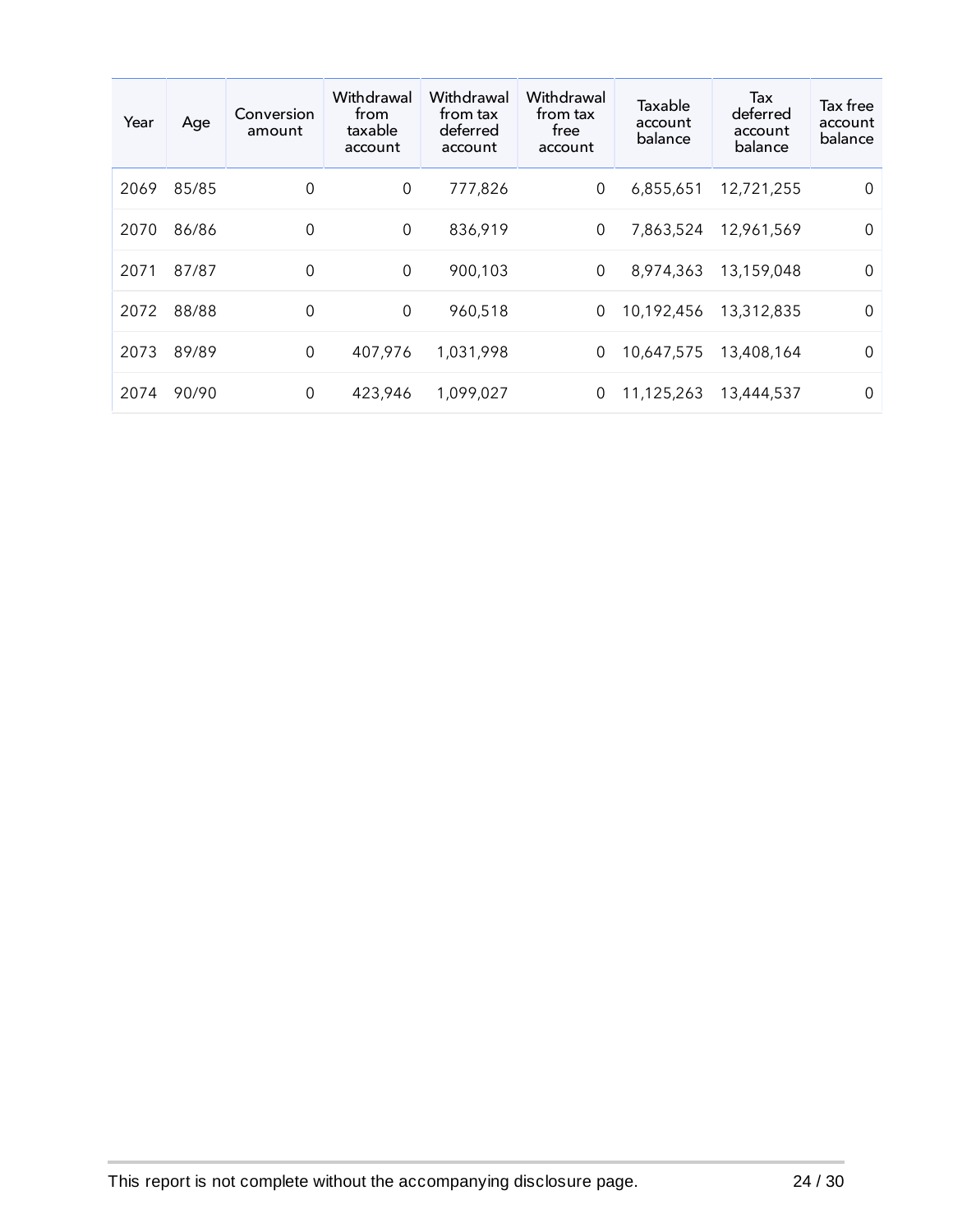# Summary of User Input

Your financial plan is based on the following information:

#### Family

| Name      | Date of Birth | Planning<br>Horizon | Relationship |
|-----------|---------------|---------------------|--------------|
| test      | Jan 1, 1984   | 90                  | Client       |
| Co-client | Jan 1, 1984   | 90                  | Co-client    |
| Child     | Nov 19, 2021  |                     | Child        |

#### Income

| <b>Name</b>                 | Annual<br>Amount          | <b>Starting</b> | Ending                    | Annual<br>Increase |
|-----------------------------|---------------------------|-----------------|---------------------------|--------------------|
| test's Salary               | \$100,000                 | Already started | test's retirement         | 3%                 |
| Co-client's Salary          | \$50,000                  | Already started | Co-client's<br>retirement | 3%                 |
| test's Social Security      | Estimated<br>using Salary | 65              |                           |                    |
| Co-client's Social Security | Estimated<br>using Salary | 65              |                           |                    |

#### Savings

| <b>Name</b>        | Annual<br>Amount | Starting        | Ending                    | Annual<br>Increase |
|--------------------|------------------|-----------------|---------------------------|--------------------|
| test's $401(k)$    | 5%               | Already started | test's retirement         |                    |
| Co-client's 401(k) | 10%              | Already started | Co-client's<br>retirement |                    |
| test's Taxable     | \$0              | Already started | test's retirement         | 0%                 |

#### Expenses

| Name | <b>Monthly</b><br>Amount | Starting | Ending | Annual<br>Increase |
|------|--------------------------|----------|--------|--------------------|
|      |                          |          |        |                    |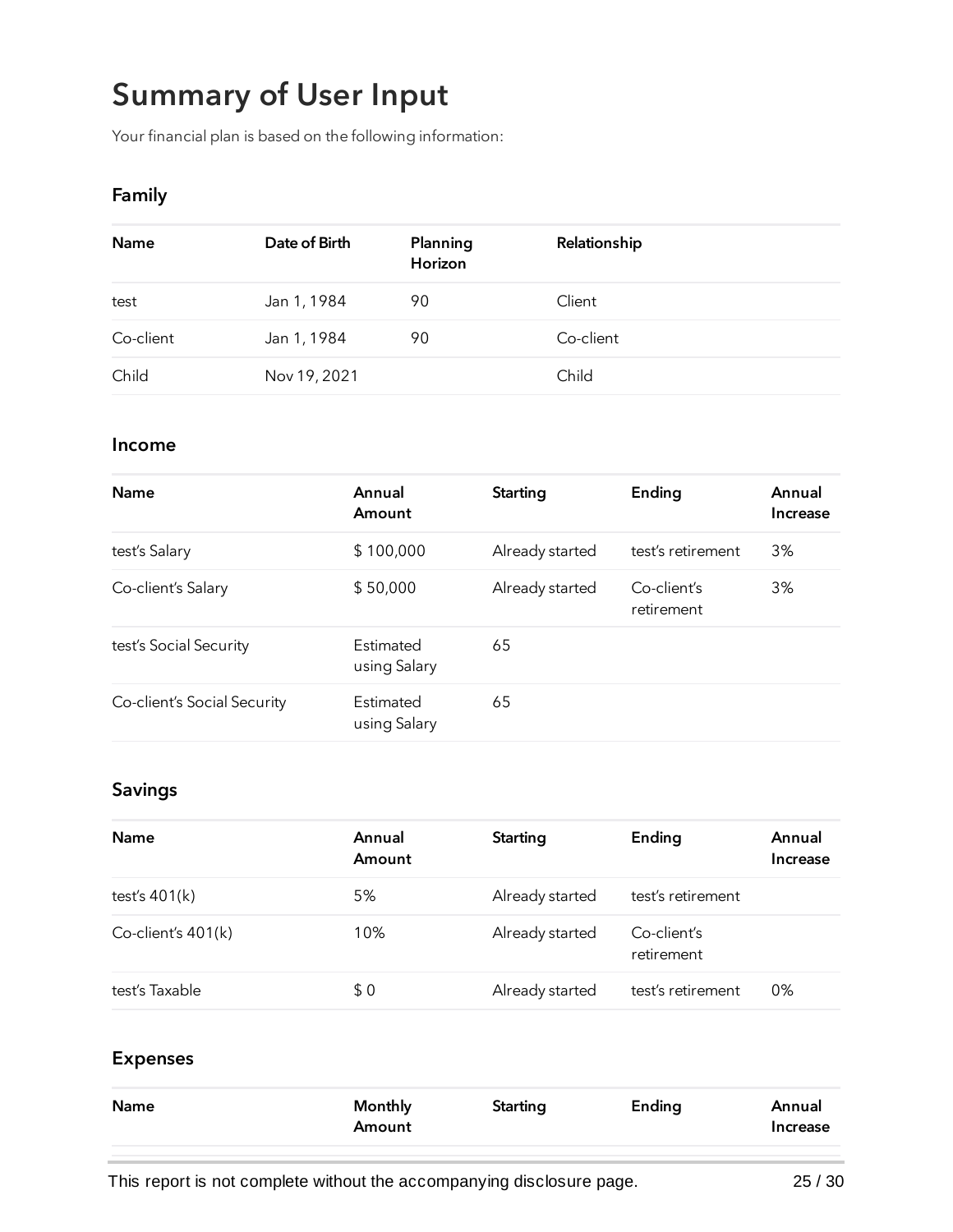| <b>Name</b>                    | Monthly<br>Amount | Starting        | Ending | Annual<br>Increase |
|--------------------------------|-------------------|-----------------|--------|--------------------|
| Pre-retirement Living Expenses | \$5,000           | Already started |        |                    |

### Retirement Goals

| <b>Name</b> | Retirement age | Annual retirement<br>Health care | Annual retirement<br>Long term care | Long term care<br>duration |
|-------------|----------------|----------------------------------|-------------------------------------|----------------------------|
| test        | 67             | \$5,716                          | \$53,768                            |                            |
| Co-client   | 67             | \$5,716                          | \$53,768                            |                            |

### Other Goals

| <b>Name</b>                          | Amount   | Starting          | Ending            | Frequency    |
|--------------------------------------|----------|-------------------|-------------------|--------------|
| <b>Retirement Monthly</b><br>Expense | \$5,000  | test's retirement | End of both plans | Every 1 year |
| Child's College<br>Goal              | \$26,820 | 18                | 21                | Every 1 year |

### Insurance

| <b>Name</b> | Type | Owner | <b>Benefit</b><br>_____ |
|-------------|------|-------|-------------------------|
|             |      |       |                         |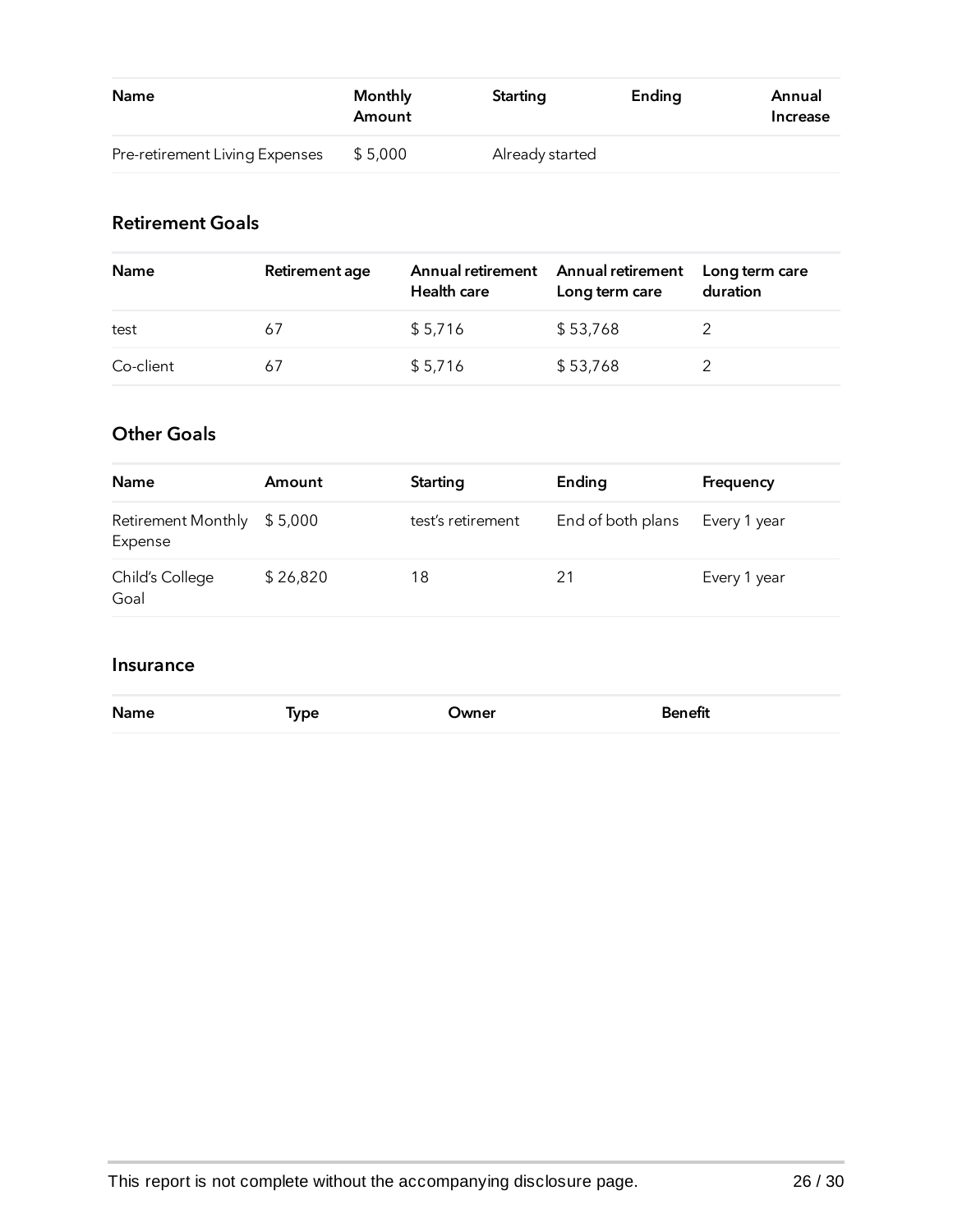## **Disclosure**

- 1. No Warranties. RightCapital makes no warranties, expressed or implied, as to accuracy, completeness, or results obtained from any information on [www.rightcapital.com](https://app.rightcapital.com/) (the "Platform"). The Platform uses simplified assumptions derived and/or obtained from historical data that are used to create assumptions about potential investment returns.
- 2. Advice. RIGHTCAPITAL DOES NOT PROVIDE LEGAL, TAX, ACCOUNTING, INVESTMENT OR FINANCIAL ADVICE. RIGHTCAPITAL DOES NOT PROVIDE RECOMMENDATIONS FOR ANY PRODUCTS OR SECURITIES. Your financial professional may not provide tax or legal advice. The appropriate professionals should be consulted on all legal and accounting matters prior to or in conjunction with implementation of any strategy. Use prospectus for any discussions about securities.
- 3. Data provided by you or your financial professional for your assets, liabilities, goals, accounts, and other assumptions are key inputs for the calculations at RightCapital. The information should be reviewed periodically and updated whenever there is a change in information or circumstances.
- 4. Monte Carlo Simulation methodology. RightCapital generated Monte Carlo simulations calculating the results of your plan by running the projection 1000 times. Some sequences of returns will give you better results, and some will give you worse results. These multiple trials provide a range of possible results. RightCapital considers a trial to be "successful" if at the end of the planning horizon your invested assets are greater than zero. The percentage of trials that were successful is the Probability of Success of your plan, with all its underlying assumptions.
- 5. Asset classes used in Monte Carlo simulation RightCapital uses only a few asset classes. The default return and volatility assumptions of the asset classes are estimated based on the historical return data of indices, which serve as proxies for their respective asset classes. They are not returns of actual investments. The historical return data used to derive returns for all asset classes are:

U.S. Large Growth, U.S Large Value and Other: S&P500 Total Return Index - 12/1970 - 12/2020 U.S. Mid Cap: Russell Midcap total return index - 12/1995 — 12/2020 Small Cap: Russell 2000 total return index - 12/1980 — 12/2020 International Equities: EAFE Total return (USD return) - 12/1970 — 12/2020 Emerging Markets Equity: MSCI Emerging market index (USD return) - 12/1987 — 12/2020 Real Estate: MSCI US REIT Index - 12/2009 - 12/2020 U.S. Government: Treasury bonds - 12/1999 — 12/2020 Municipal: Bloomberg Barclays Muni Bond Index - 12/1999 — 12/2020 U.S. Corporate and International Bonds: Bloomberg Barclays US Aggregate Bond Index - 12/1999 — 12/2020 High Yield: ICE BofA US High Yield Index - 12/1999 — 12/2020 Cash: 3 Month Treasury returns - 12/1999 — 12/2020

Note: The S&P500 Total Return Index is made up of both large cap growth and large cap value stocks. This index return and volatility data is used for both large cap growth and large cap value asset classes in the RightCapital system as it is an appropriate benchmark for both. RightCapital uses the S&P500 total return index as the best proxy for any unclassified assets labeled as 'Other'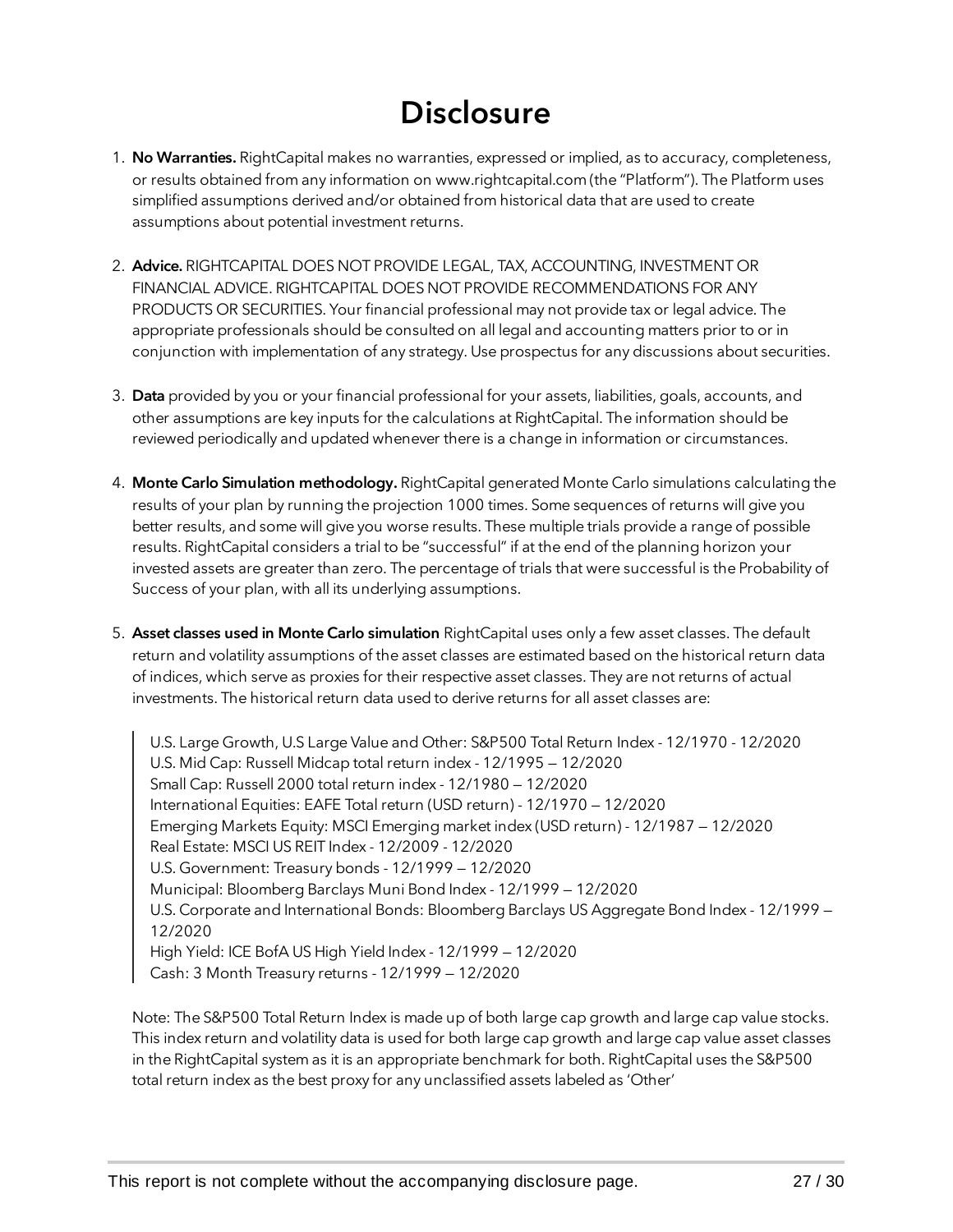6. Return and volatility assumptions used in Monte Carlo simulations

| <b>Asset Class</b>      | <b>Total Return</b> | Volatility | <b>Asset Class</b>  | <b>Total Return</b> | <b>Volatility</b> |
|-------------------------|---------------------|------------|---------------------|---------------------|-------------------|
| Large Growth            | 9.87%               | 16.1%      | <b>Real Estate</b>  | 9.87%               | 16.3%             |
| Large Value             | 9.87%               | 16.1%      | Government          | 5.22%               | 5.1%              |
| Mid Cap                 | 9.87%               | 16.1%      | Municipal           | 5%                  | 3.95%             |
| Small Cap               | 10.91%              | 21.9%      | Corporate           | 5.29%               | 5.1%              |
| International Equities  | 9.02%               | 18.5%      | High Yield          | 7.3%                | 5.1%              |
| <b>Emerging Markets</b> | 11.31%              | 27.1%      | International Bonds | 5.22%               | 5.1%              |

| <b>Asset Class</b> | <b>Total Return</b> | <b>Volatility</b> |
|--------------------|---------------------|-------------------|
| Cash               | 2.08%               | 1.9%              |
| Other              | 9.87%               | 16.1%             |

- Other 9.87% 16.1% 7. Tax and Inflation assumptions used in Monte Carlo simulations Starting federal and state standard
- deductions, exemptions and the tax brackets used in projections are as of 2019. The following inflation assumptions are used in the projection: General inflation 2.5%; Education inflation 5%; Tax inflation 2.5%; Social Security inflation 2.5%; Health inflation: 5%

#### 8. Assumption and calculation limitations of Monte Carlo Simulations

- 8.1 Your resources and goals may be different from the estimates that you provided: The report is intended to help you in making decisions on your financial future based, in part, on information that you have provided and reviewed including, but not limited to, your age, income, assets, liabilities, anticipated expenses and retirement age. Some of this information may change in unanticipated ways in the future and those changes may make this RightCapital projection less useful.
- 8.2 Inherent limitations in RightCapital financial model results: Investment outcomes in the real world are the results of a near infinite set of variables, few of which can be accurately anticipated. Any financial model, such as RightCapital, can only consider a small subset of the factors that may affect investment outcomes and the ability to accurately anticipate those few factors is limited. For these reasons, investors should understand that the calculations made in this report are hypothetical, do not reflect actual investment results, and are not guarantees of future results.
- 8.3 Results may vary with each use and over time: The results presented in this report are not predictions of actual results. Actual results may vary to a material degree due to external factors beyond the scope and control of this report. As investment returns, inflation, taxes, and other economic conditions vary from the assumptions, your actual results will vary from those presented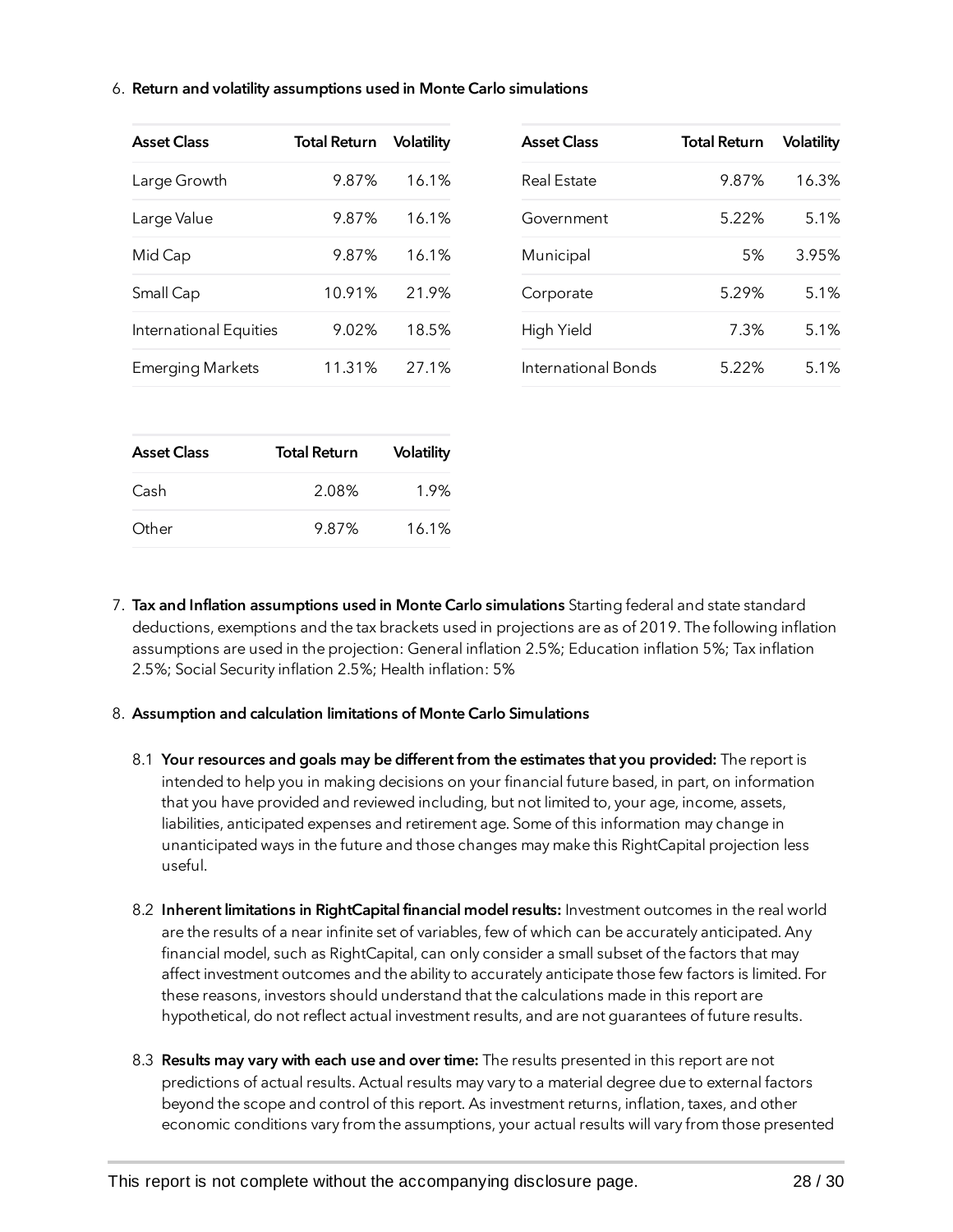in RightCapital. Small changes in these inputs and assumptions may have a significant impact on the results.

- 8.4 RightCapital considers investments in only a few Broad Investment Categories: RightCapital utilizes U.S. Large Growth, U.S. Large Value, U.S. Mid Cap, U.S. Small Cap, Real Estate, International Equities, Emerging Markets Equity, U.S. Government, U.S. Corporate, U.S. High Yield, International Bonds and Cash. These broad investment categories are not specific securities, funds, or investment products. The assumed rates of return of these broad categories are based on the returns of indices. These indices do not include fees or operating expenses and are not available for investment. These indices are unmanaged and the returns are shown for illustrative purpose. It important to note that the broad categories that are used are not comprehensive and other investments that are not considered may have characteristics that are similar or superior to the categories that are used in RightCapital.
	- 8.4.1 Investment Risk: Clients and prospective clients should be prepared to bear investment loss including loss of original principal. Clients should assess their tolerance for risk with their financial professional and update when a change in financial status occurs. Investments are subject to many risks depending on the asset class, including but not limited to: Large Growth, Large Value, Mid Cap, Small Cap, Real Estate: Either the stock market as a whole, or the value of an individual company, may go down resulting in a decrease in the value of client investments. Common stocks are susceptible to general stock market fluctuations and to volatile increases and decreases in value as market confidence in and perceptions of their issuers change. If you held common stock, or common stock equivalents, of any given issuer, you would generally be exposed to greater risk than if you held preferred stocks and debt obligations of the issuer. Small cap stocks may be subject to risks such as but not limited to volatility, lack of available information and liquidity due to low trading volume. International Equities, Emerging Markets: Foreign investments may carry risks associated with investing outside the United States, such as currency fluctuation, economic or financial instability, lack of timely or reliable financial information or unfavorable political or legal developments. Those risks are increased for investments in emerging markets. Foreign securities can be more volatile than domestic (U.S.) securities. Government, Municipal, Corporate, High Yield, International Bonds: Investments in fixed income are subject to various risks including changes in interest rates, credit quality, inflation risk, market valuations, prepayments, corporate events, tax ramifications and other factors. Investing in securities involves risk of loss. Further, depending on the different types of investments there may be varying degrees of risk.
- 8.5 Insurance, Annuities and other related calculations. RightCapital may include Life insurance, annuity or other products in the calculation. The return or returns of any such life insurance product, annuity or other product, as may be included in the calculation, are hypothetical and shall not be used as proxy, replacement for nor construed as actual performance of the product or to predict or project investment results of those products. Product fees, expenses and detailed features may not be completely included and modeled in the calculation. This report should not be construed as an insurance policy application or pre-qualification.
- 8.6 Fees and expenses: The portfolio returns assume that the portfolio is rebalanced on an annual basis to reflect the target allocation. No portfolio rebalancing costs are deducted from the portfolio value. Fees and expenses are not included, and thus, are excluded, including, but not limited to, fund fees, account fees, product fees and advisor fee. Inclusion of those fees results in lower returns, which would affect the probability of achieving any particular outcome.